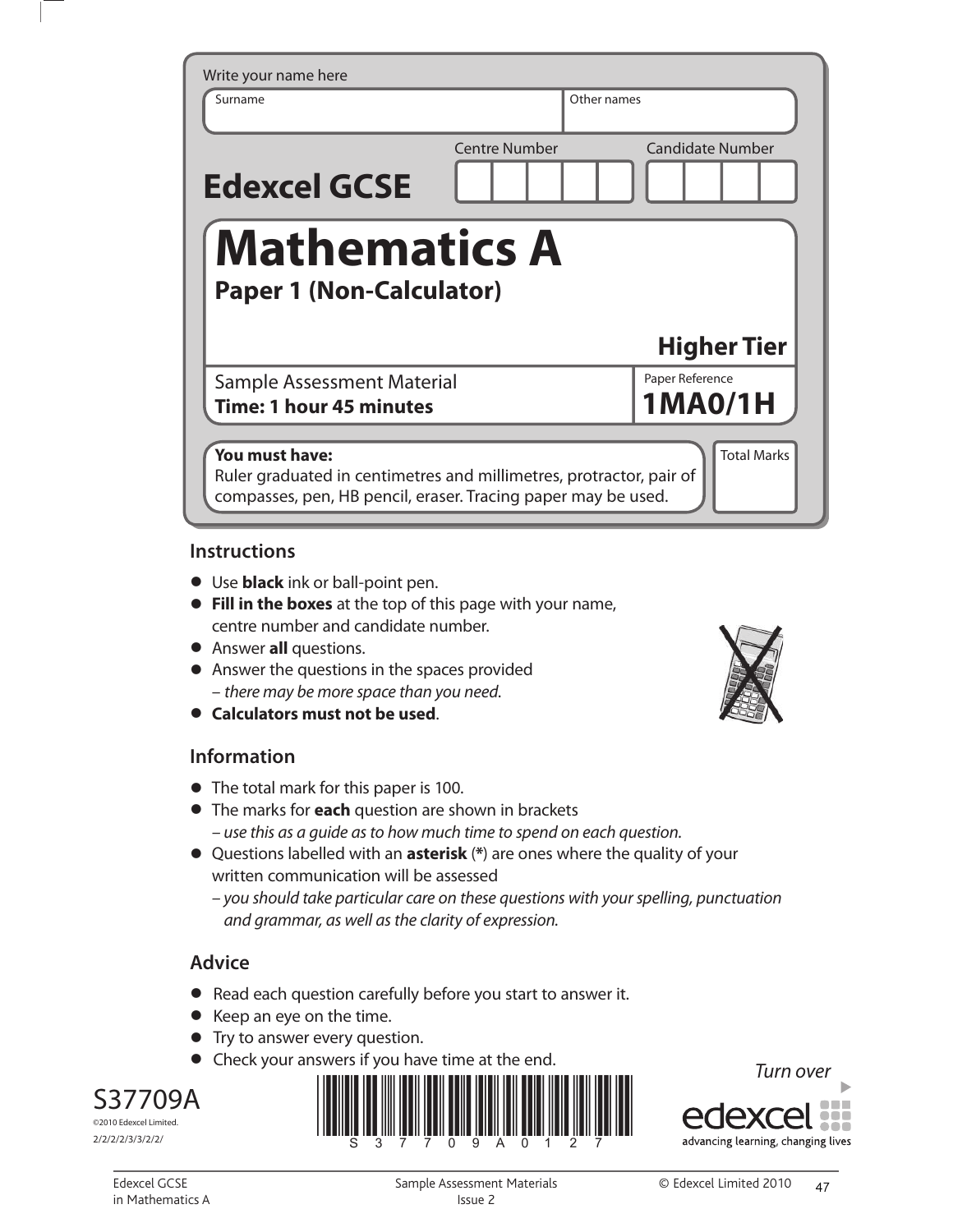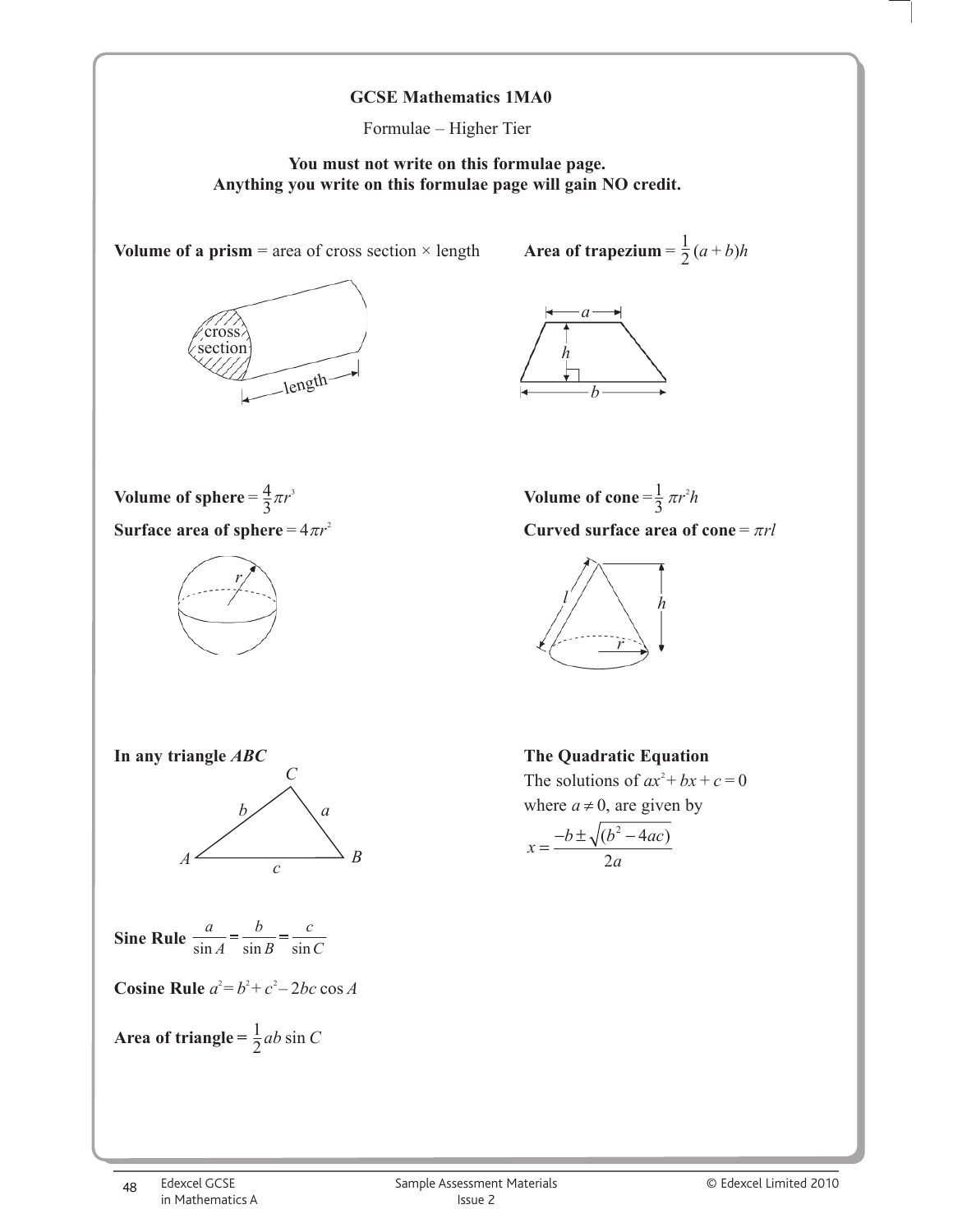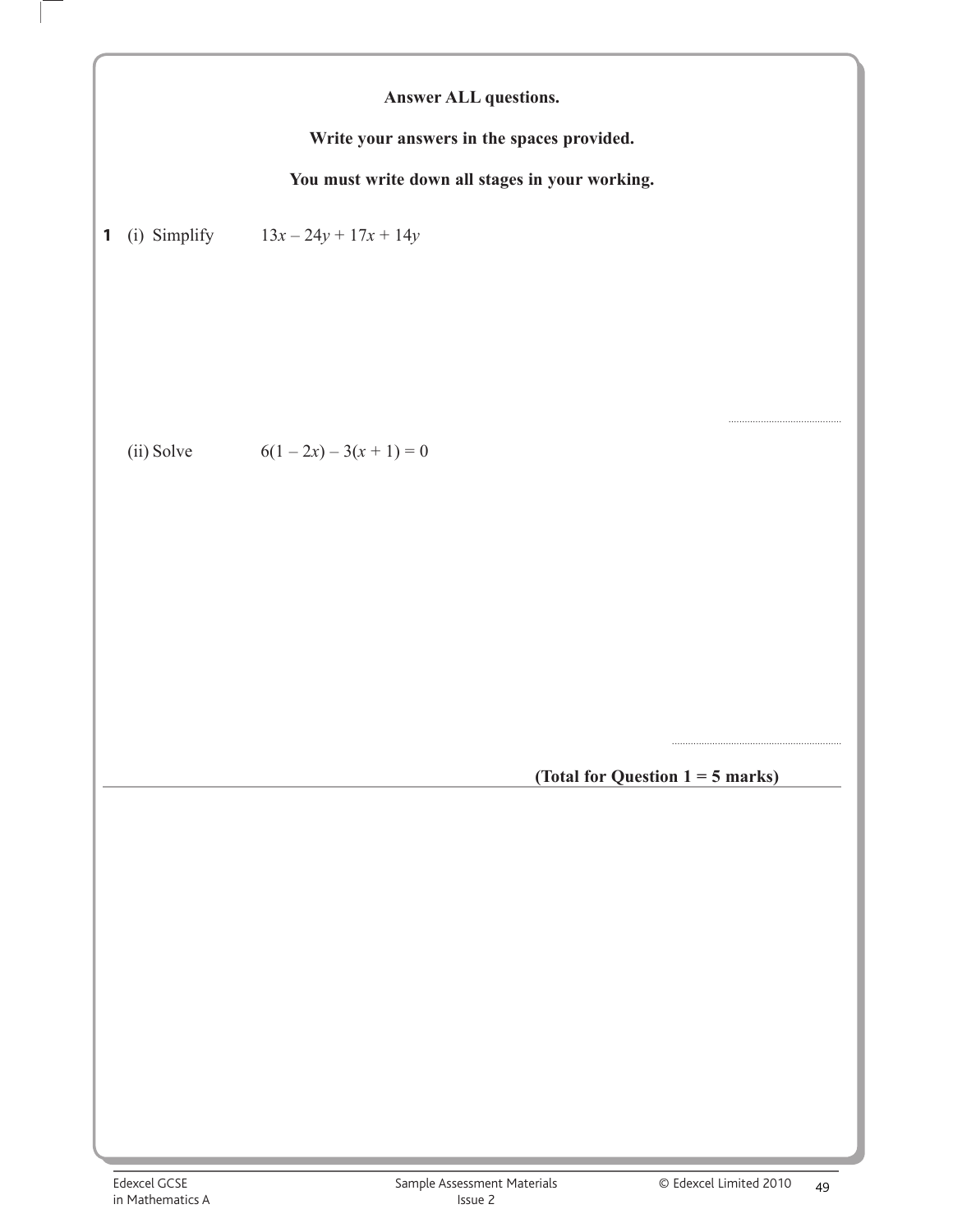**\*2** Jennie's council has a target of 5  $\frac{1}{5}$  for households to recycle their waste.

In January, Jennie recycled  $\frac{1}{16}$ 10 of her household waste.

In February, she recycled 15 kg of her 120 kg of household waste.

Her result for March was 13 % recycled out of 112 kg of household waste.

 Has Jennie met the council's target? Which was her best month for recycling? Show clearly how you got your answers.

#### **(Total for Question 2 = 4 marks)**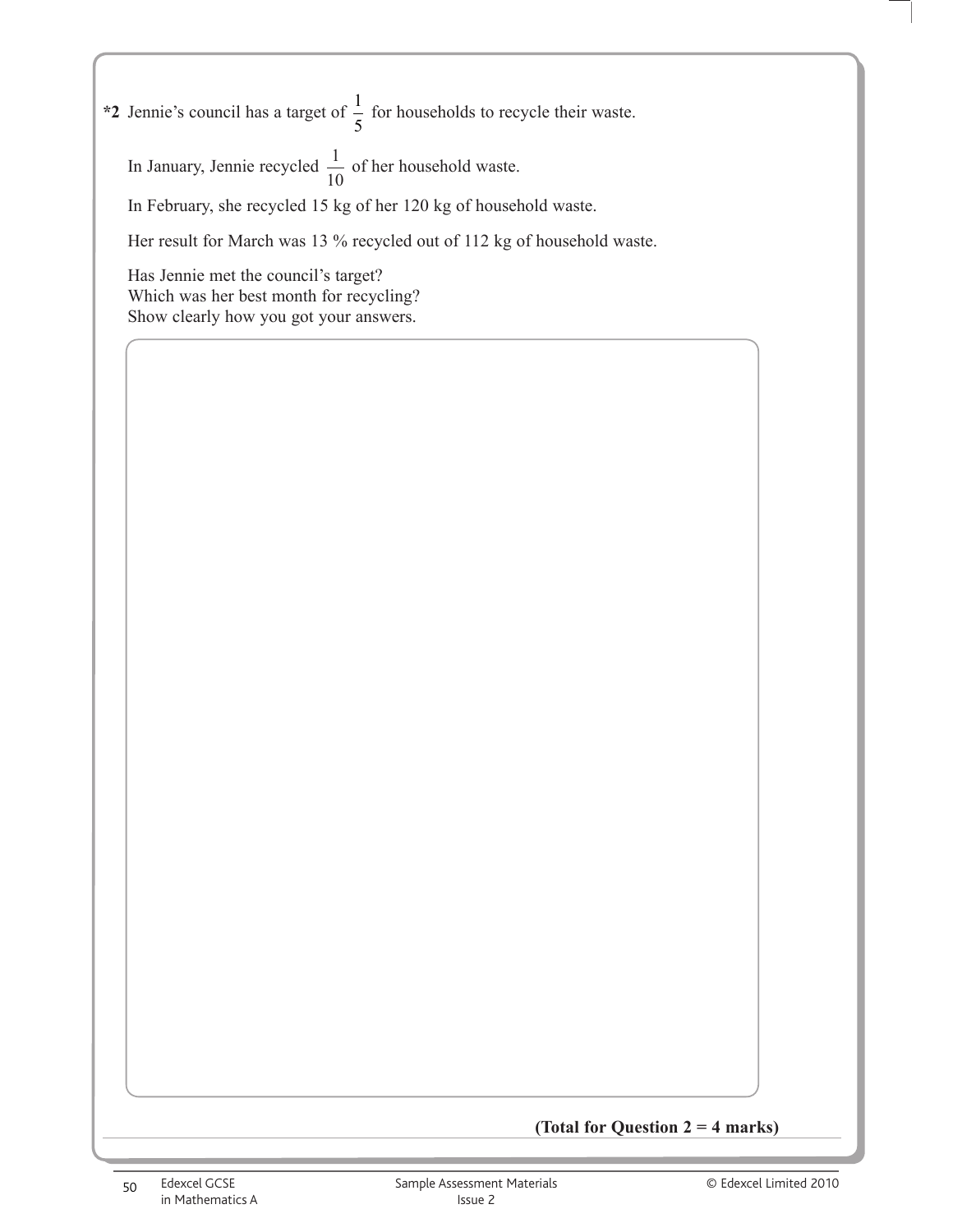

£ ...............................................................

#### **(Total for Question 3 = 6 marks)**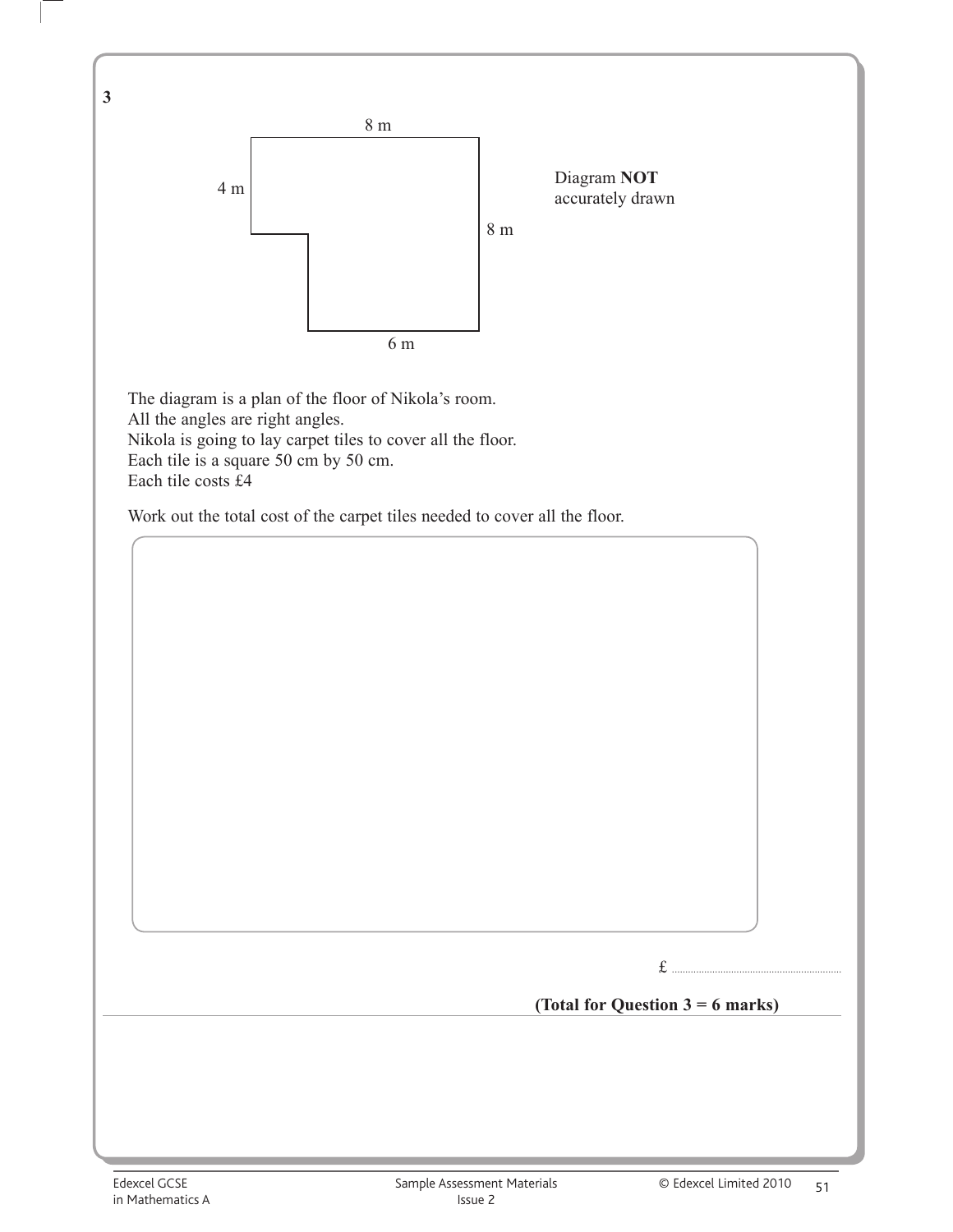| 4 (a) Solve $5p - 16 = 4$                        | (2)          |
|--------------------------------------------------|--------------|
| (b) Solve $2q - 4 = 5q + 5$                      | $p =$<br>(2) |
| $y = 3(2x-1) - 2(5+3x)$                          | $q =$        |
| (c) Show that $y$ will always be the same value. | (2)          |
|                                                  |              |
|                                                  |              |
|                                                  |              |
| (Total for Question $4 = 6$ marks)               |              |
|                                                  |              |
|                                                  |              |

 $\frac{1}{2}$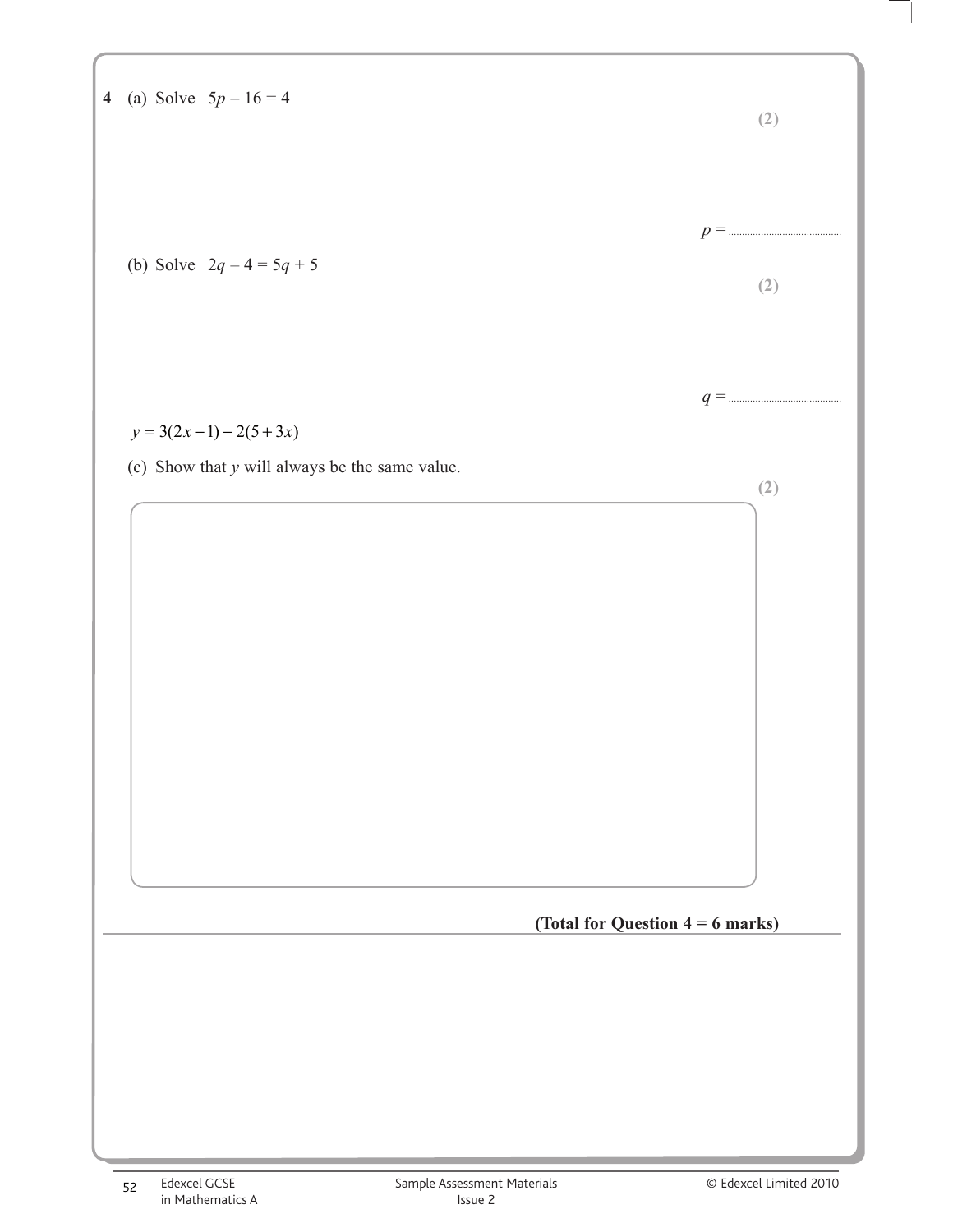- **5** The *n*th term of a sequence is  $2n^2$ 
	- (i) Find the 4th term of the sequence.
	- (ii) Is the number 400 a term of the sequence?

Give reasons for your answer.

### **(Total for Question 5 = 3 marks)**

...............................................................

............................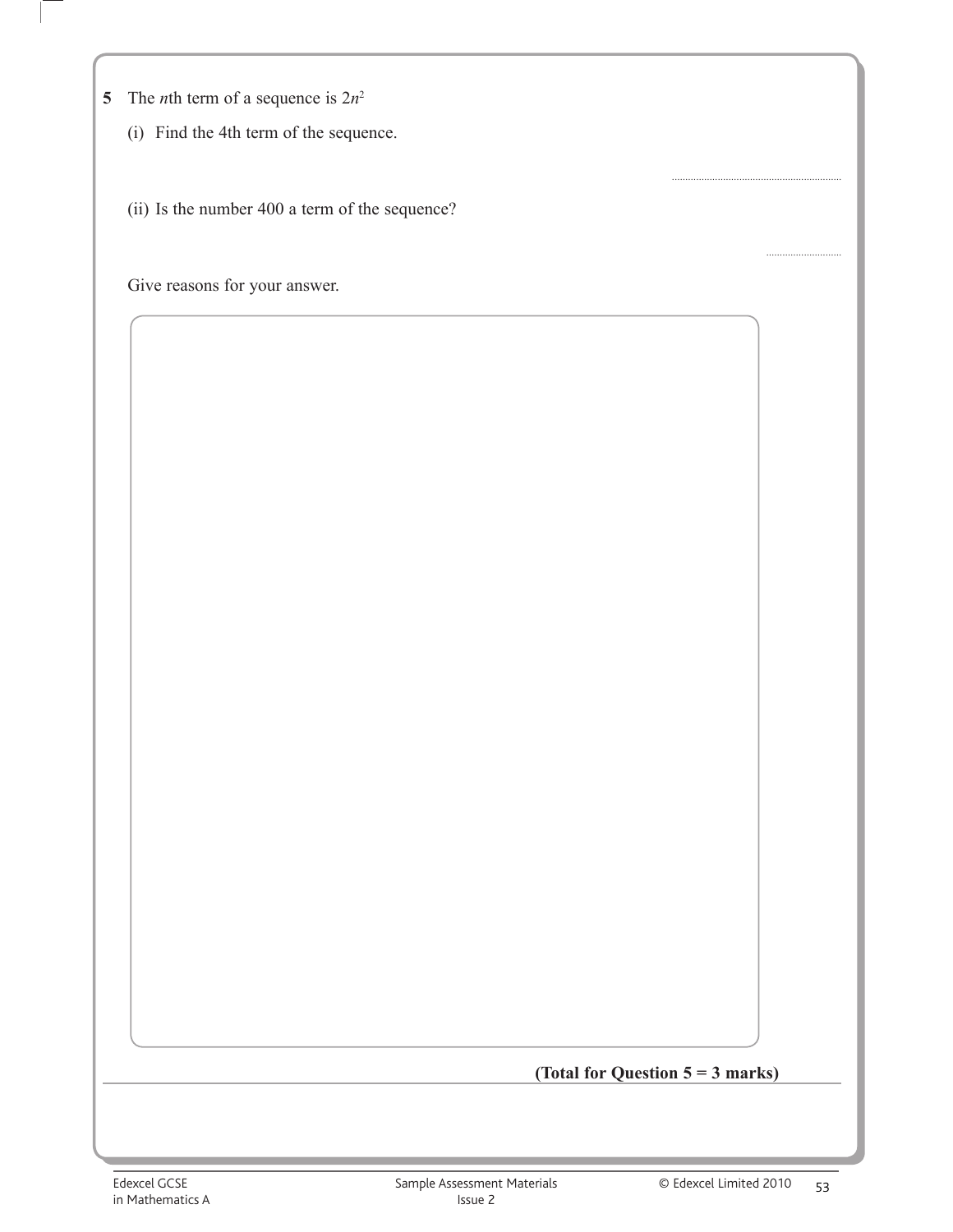| 6 Last year Sasha was paid £15400 after deductions from her gross salary. |
|---------------------------------------------------------------------------|
| She was paid 70% of her gross salary.                                     |
| This year Sasha's gross salary increased by 2%.                           |

Work out the increase in Sasha's gross salary. Give your answer in pounds.



£ ...............................................................

and the control of the control of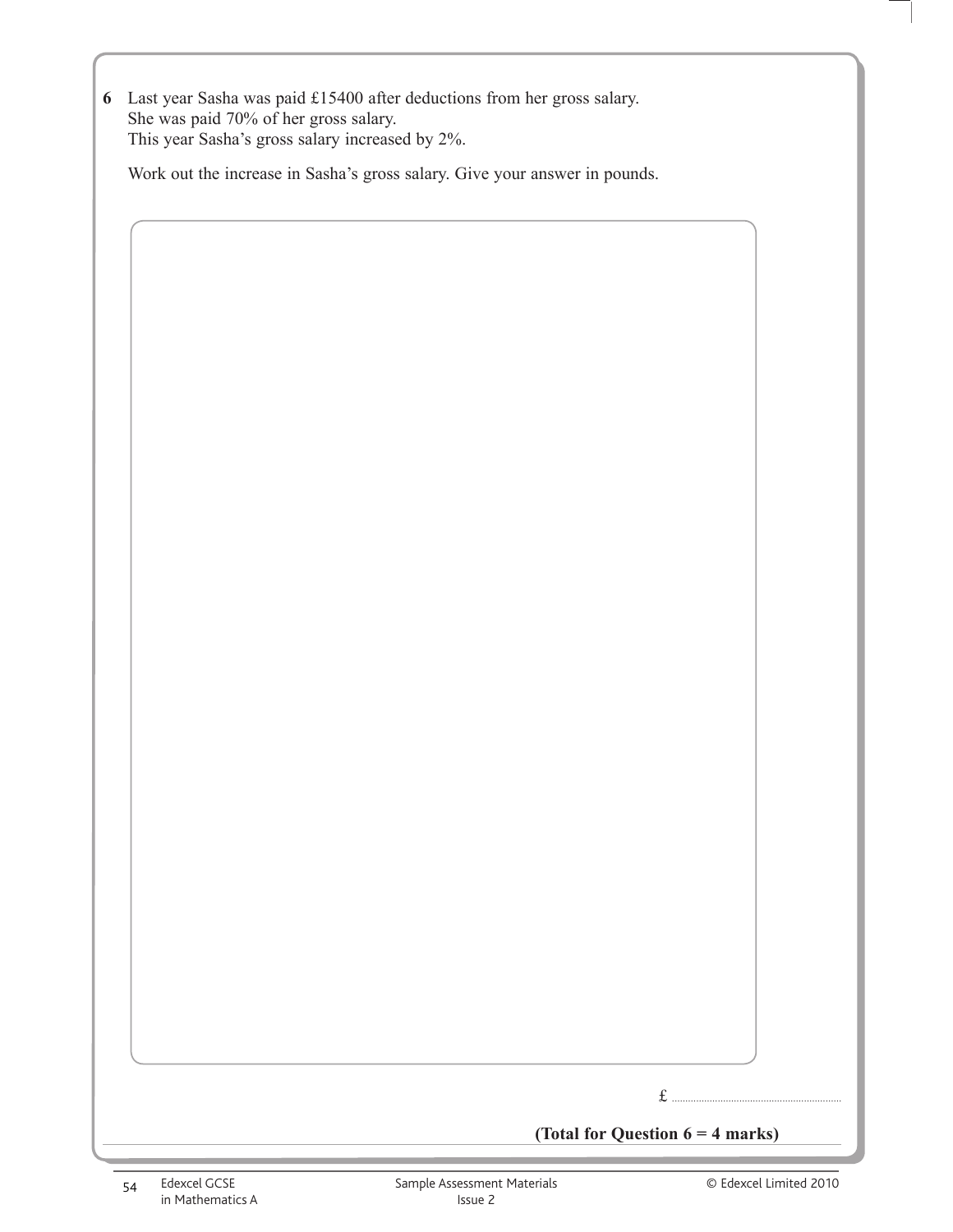|  | 7 (a) Express 66 as a product of its prime factors. |  |  |  |  |  |
|--|-----------------------------------------------------|--|--|--|--|--|
|--|-----------------------------------------------------|--|--|--|--|--|

 $\mathbf{I}$ 

(b) Express  $132<sup>2</sup>$  as a product of its prime factors.

**(2)**

...............................................................

**(2)**

**(Total for Question 7 = 4 marks)**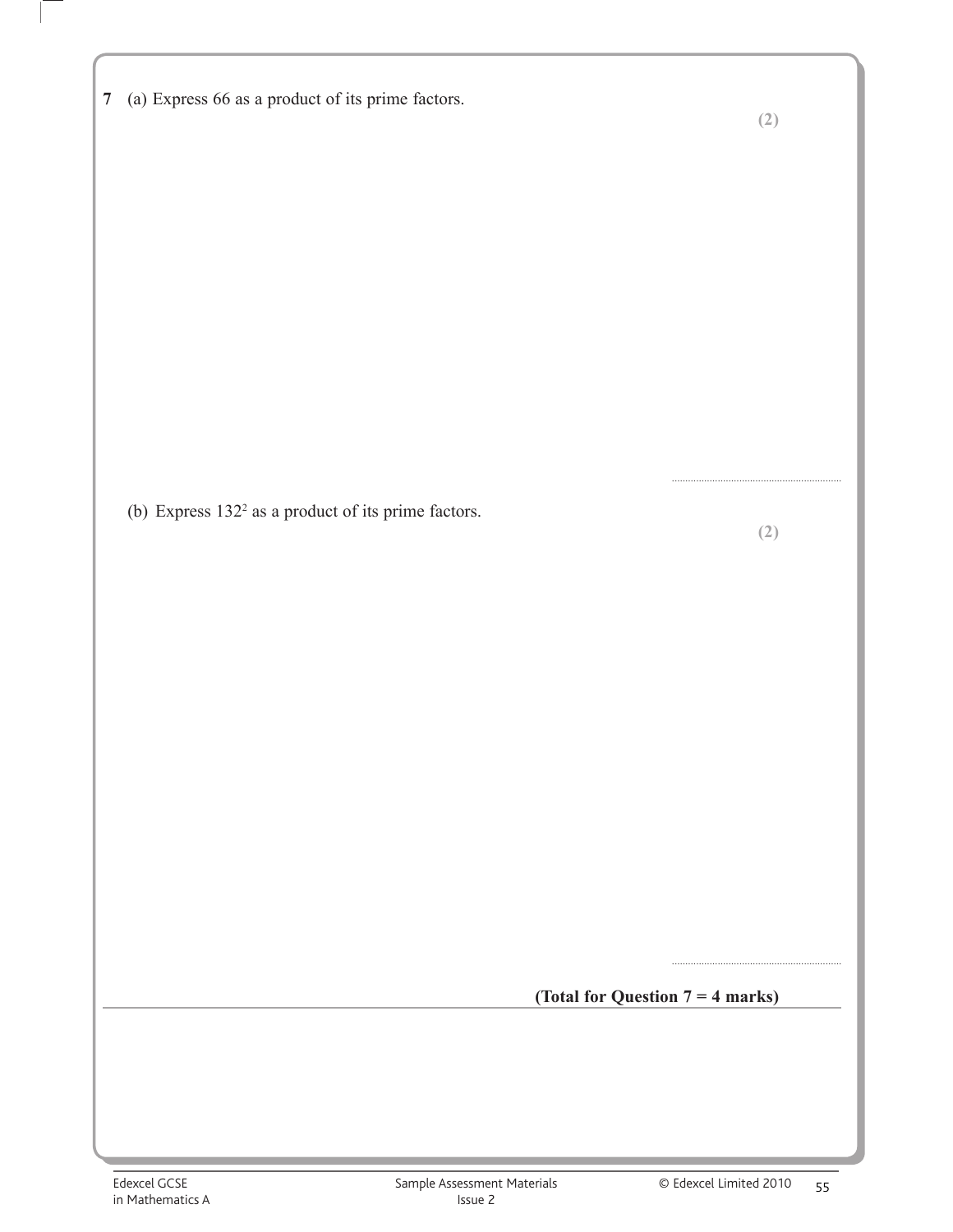**8** A bag contains only red, yellow and blue discs.

 The probability of drawing a red disc at random is 2 1

 The probability of drawing a yellow disc at random is *x* The probability of drawing a blue disc at random is 4*x*

One disc is to be selected at random.

 Work out the probability that it will be a blue disc. Give your answer as a numerical value.

**(Total for Question 8 = 3 marks)**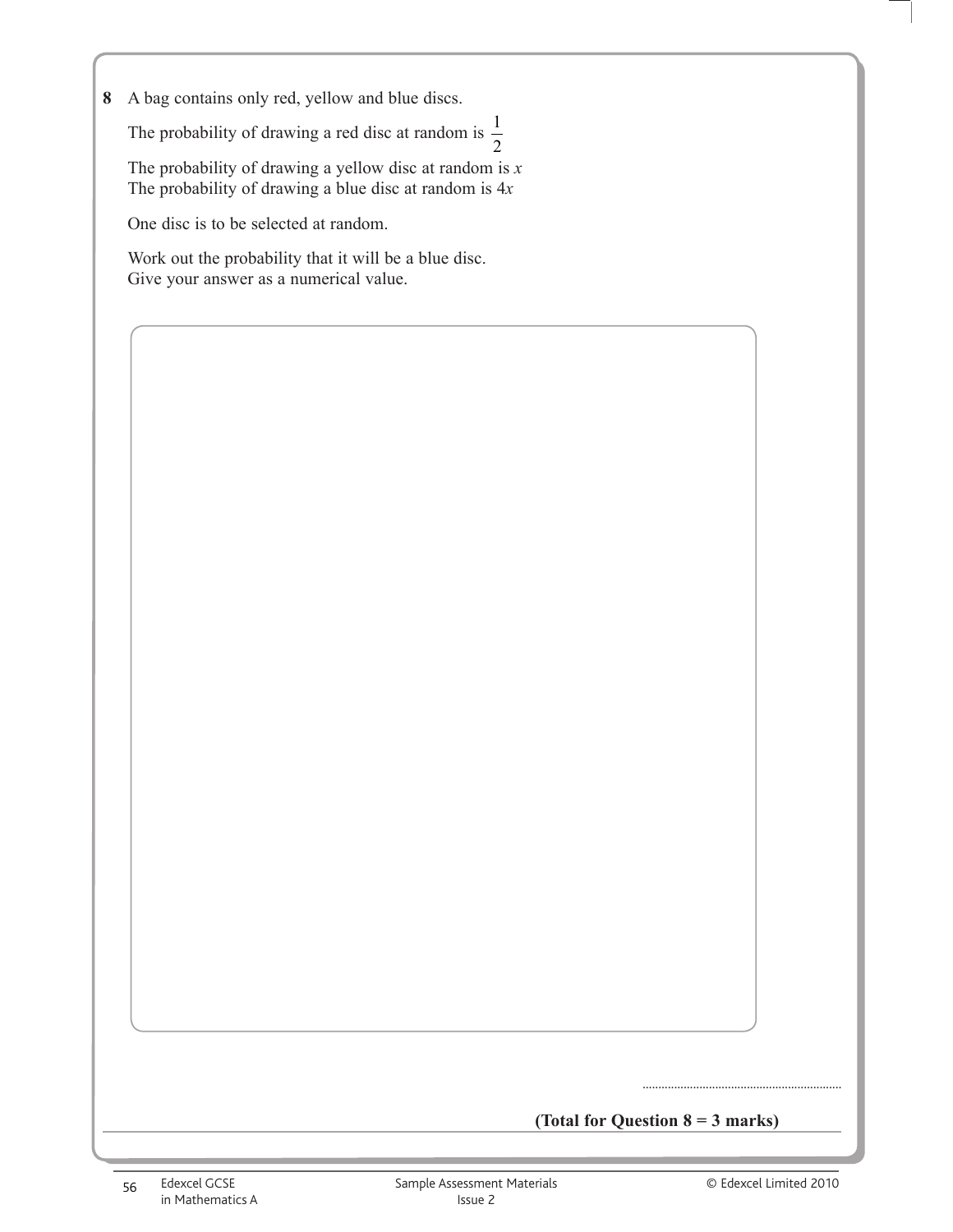| (a) Simplify<br>$\boldsymbol{9}$                               |                                     |
|----------------------------------------------------------------|-------------------------------------|
| (i) $a^5 \div a^3$                                             | (3)                                 |
| (ii) $2x^2 \times 3x^2y^2$                                     |                                     |
| (b) Expand and simplify $(x + 3)(x + 7)$                       | (2)                                 |
| (c) Factorise fully $3pq - 12p^2$                              | (2)                                 |
| (d) (i) Factorise $3y^2 - 10y + 3$                             | (4)                                 |
| Hence, or otherwise<br>(ii) Factorise $3(x+2)^2 - 10(x+2) + 3$ |                                     |
|                                                                | (Total for Question $9 = 11$ marks) |

 $\mathbf{r}$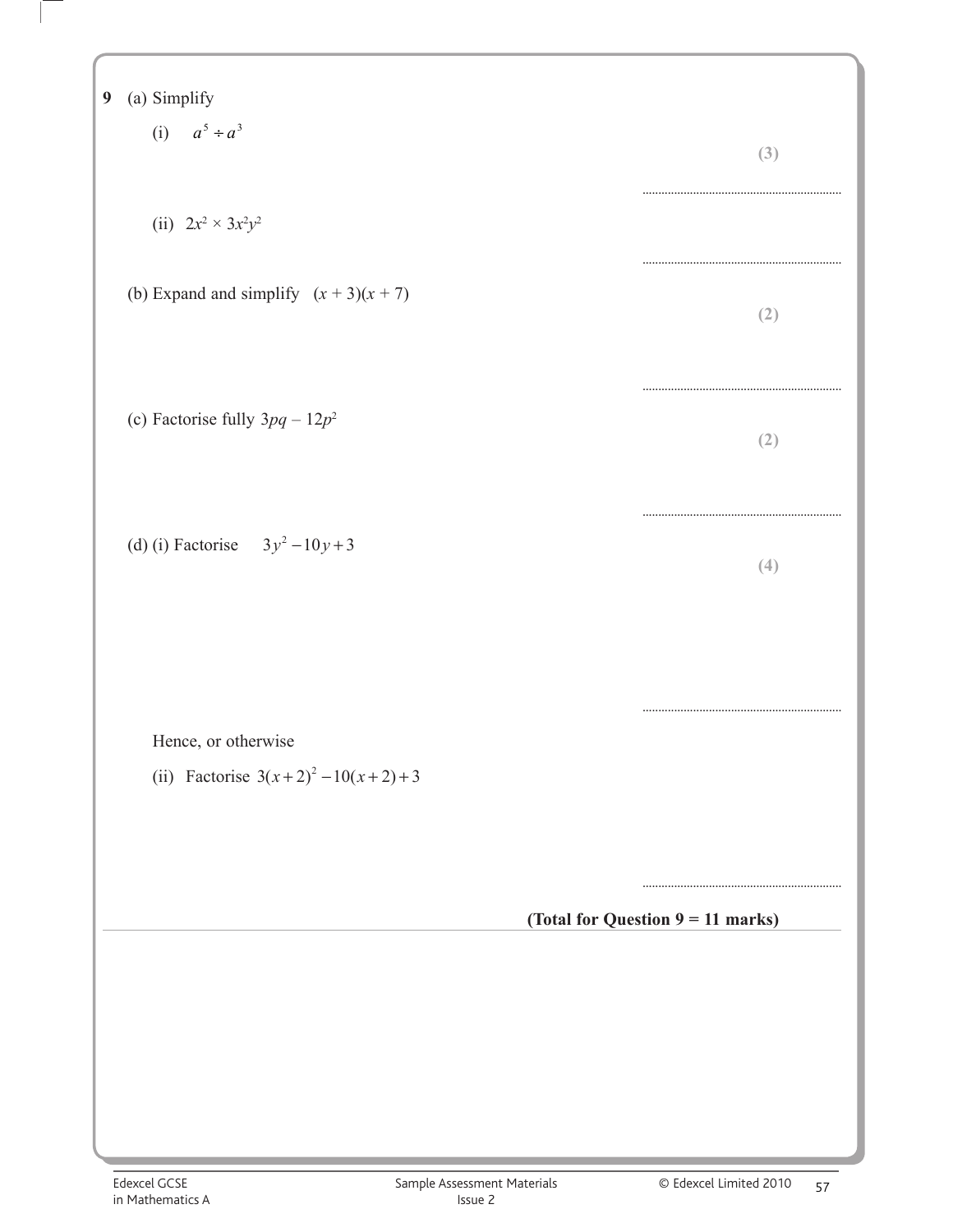**10**

|  | -<br>- - |  |  |
|--|----------|--|--|
|  |          |  |  |

 The diagram represents 100 cards. Each card has a whole number from 1 to 100 on it. No cards have the same number.

 Bill puts a red dot on every card which has a multiple of 6 on it. Parul puts a green dot on every card which has a multiple of 9 on it.

 All the cards are placed in a bag. Vicki selects a card is selected at random.

What is the probability that the card has both a red and a green dot on it?

**(Total for Question 10 = 3 marks)**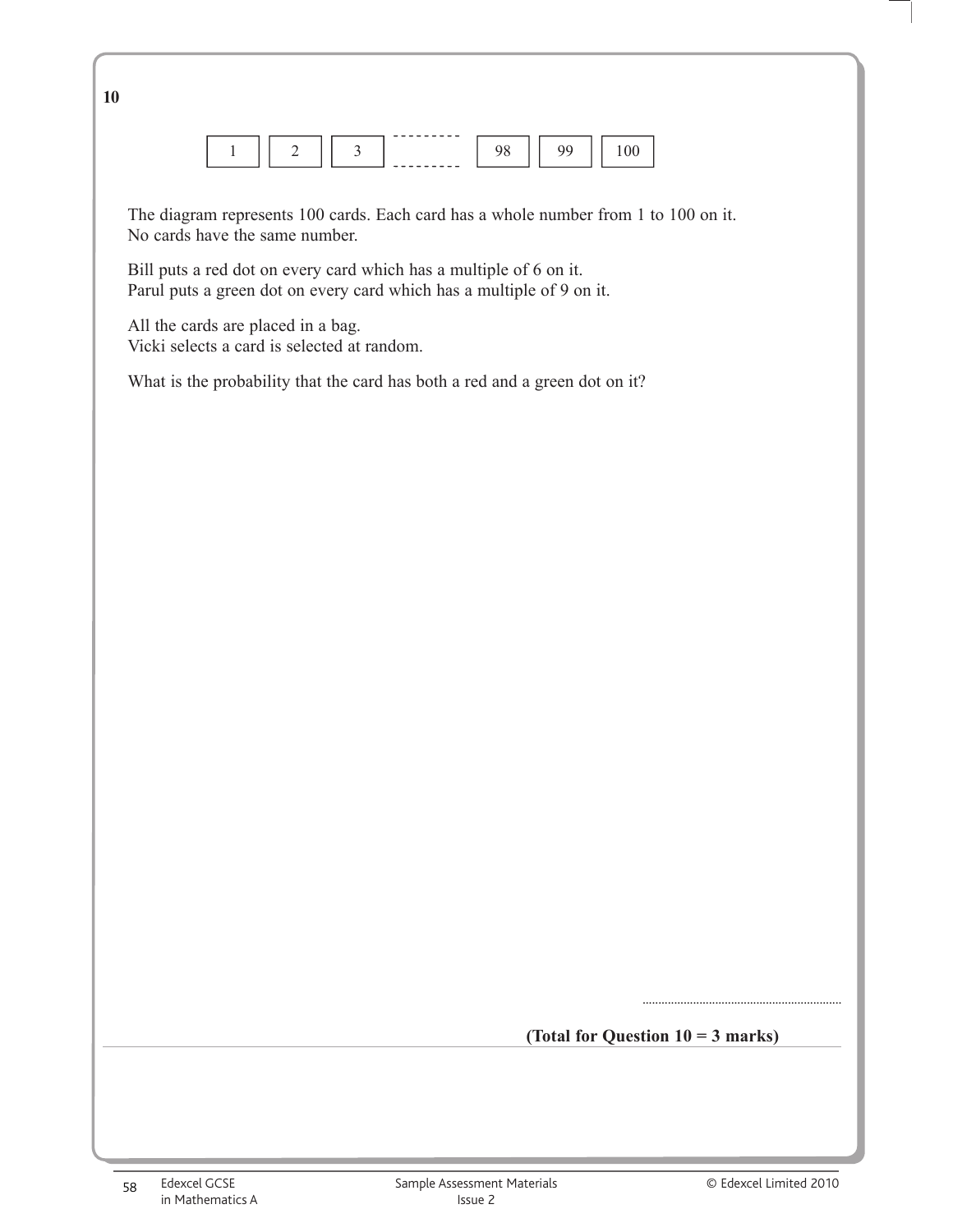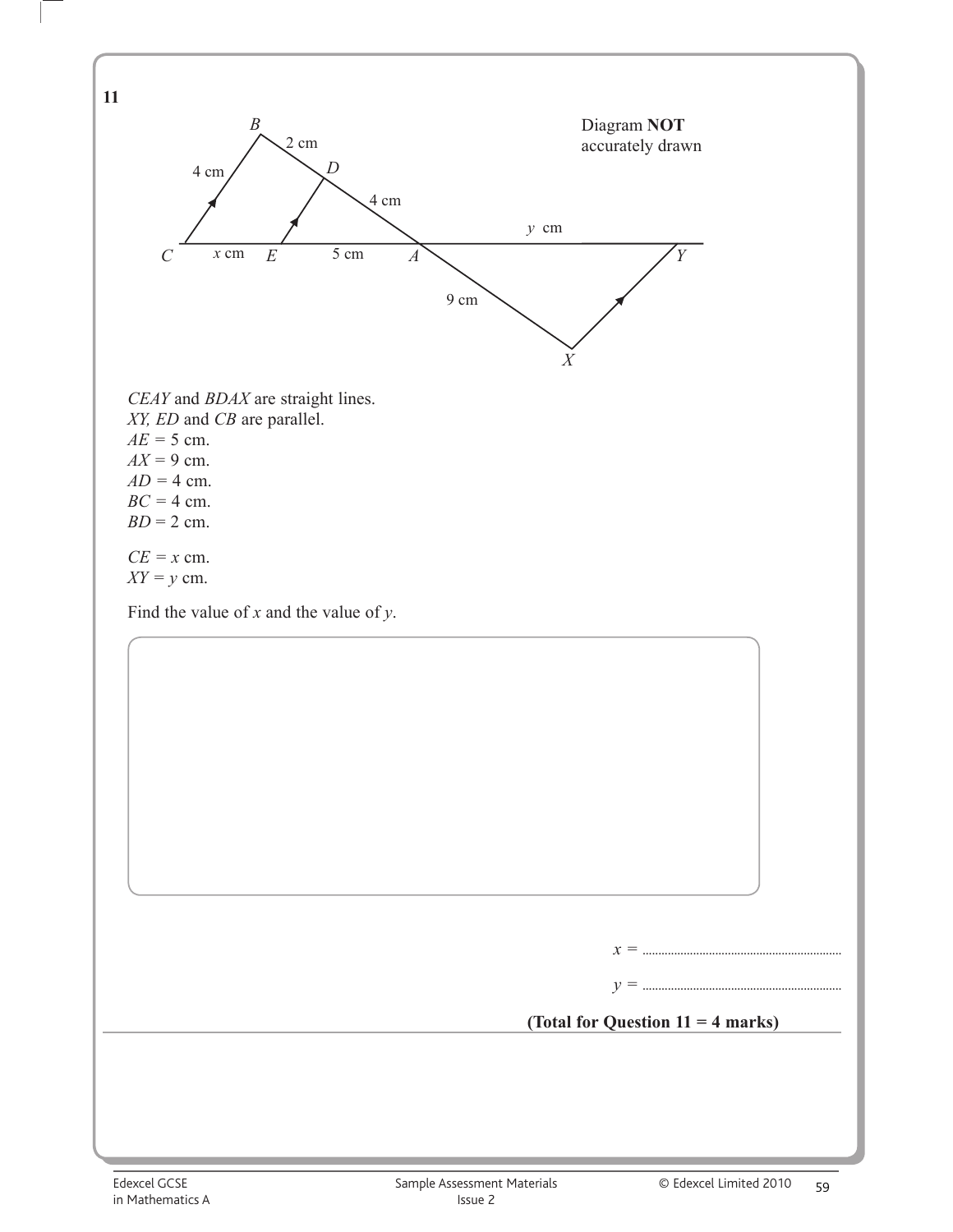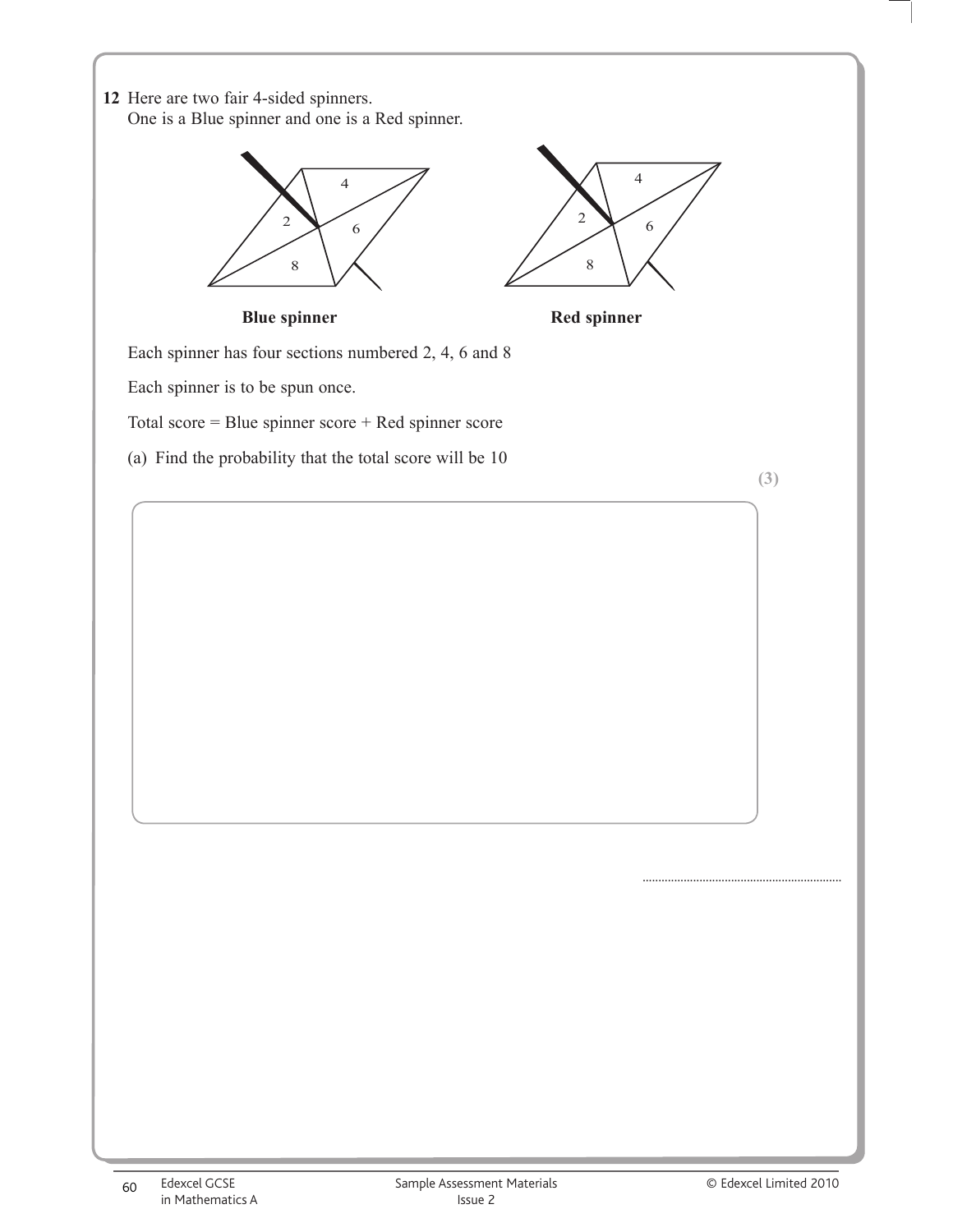Ali and Shazia play a game.

 In each round of the game, Ali spins the Blue spinner once and Shazia spins the Red spinner once.

Ali wins when the Blue spinner score is greater than the Red spinner score.

Ali and Shazia play 80 rounds.

(b) Work out an estimate of the number of rounds that Ali will win.

**(3)**

**(Total for Question 12 = 6 marks)**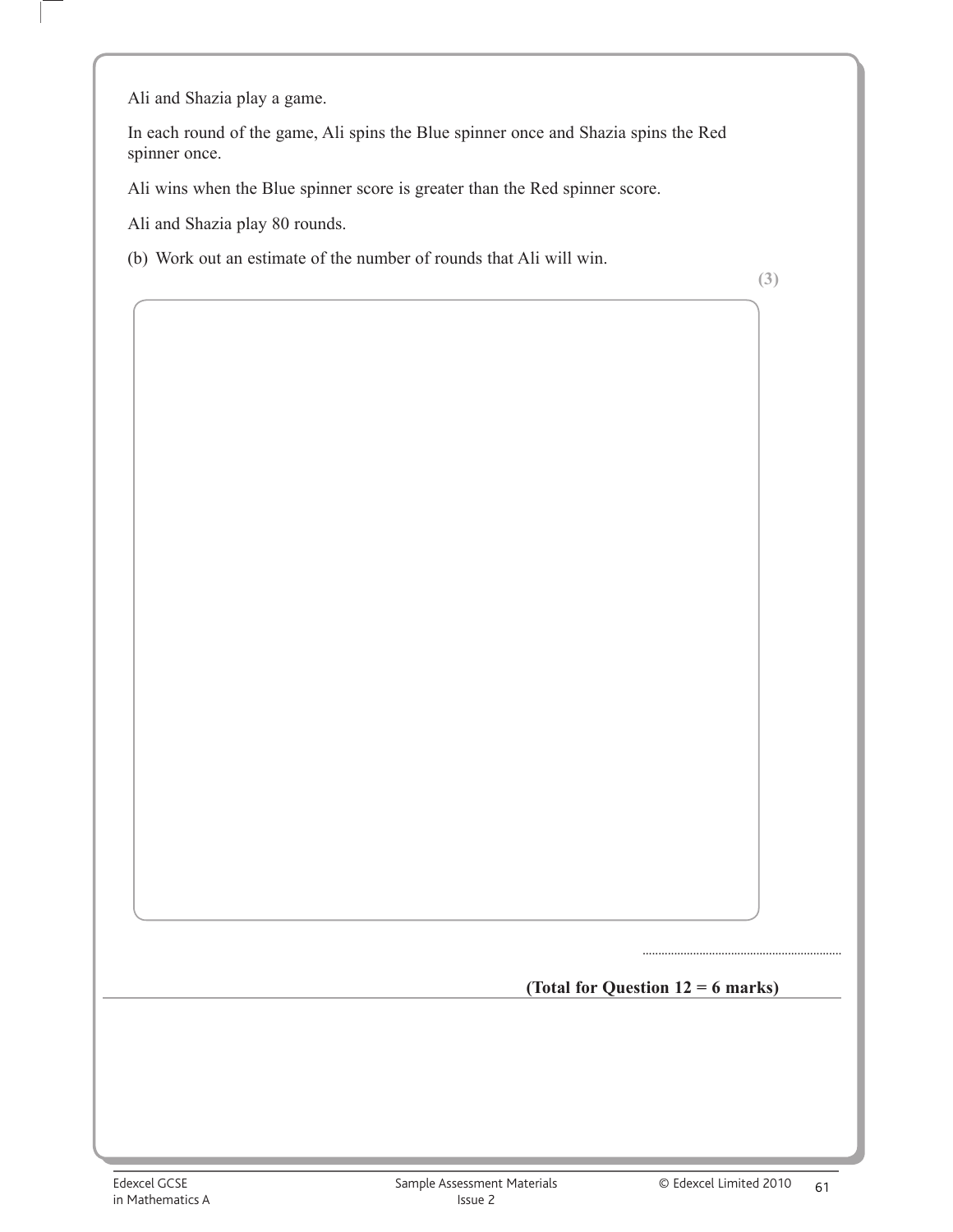| 13 The population of Algeria is 34 million.                                                                                       |                |
|-----------------------------------------------------------------------------------------------------------------------------------|----------------|
| (a) Write 34 million in standard form.                                                                                            | (1)            |
|                                                                                                                                   |                |
| The total land area of Algeria is $2.4 \times 10^{12}$ m <sup>2</sup> .<br>5% of the total land area is used to grow crops.       |                |
| (b) Work out the area of land in Algeria which is used to grow crops.<br>Write your answer in standard form, in km <sup>2</sup> . | (2)            |
|                                                                                                                                   |                |
|                                                                                                                                   |                |
|                                                                                                                                   |                |
|                                                                                                                                   |                |
|                                                                                                                                   |                |
|                                                                                                                                   |                |
|                                                                                                                                   |                |
|                                                                                                                                   |                |
|                                                                                                                                   |                |
|                                                                                                                                   |                |
|                                                                                                                                   | m <sup>2</sup> |
| (Total for Question $13 = 3$ marks)                                                                                               |                |
|                                                                                                                                   |                |
|                                                                                                                                   |                |
|                                                                                                                                   |                |

the control of the control of the control of the control of the

and the control of the control of the control of

 $\overline{\phantom{a}}$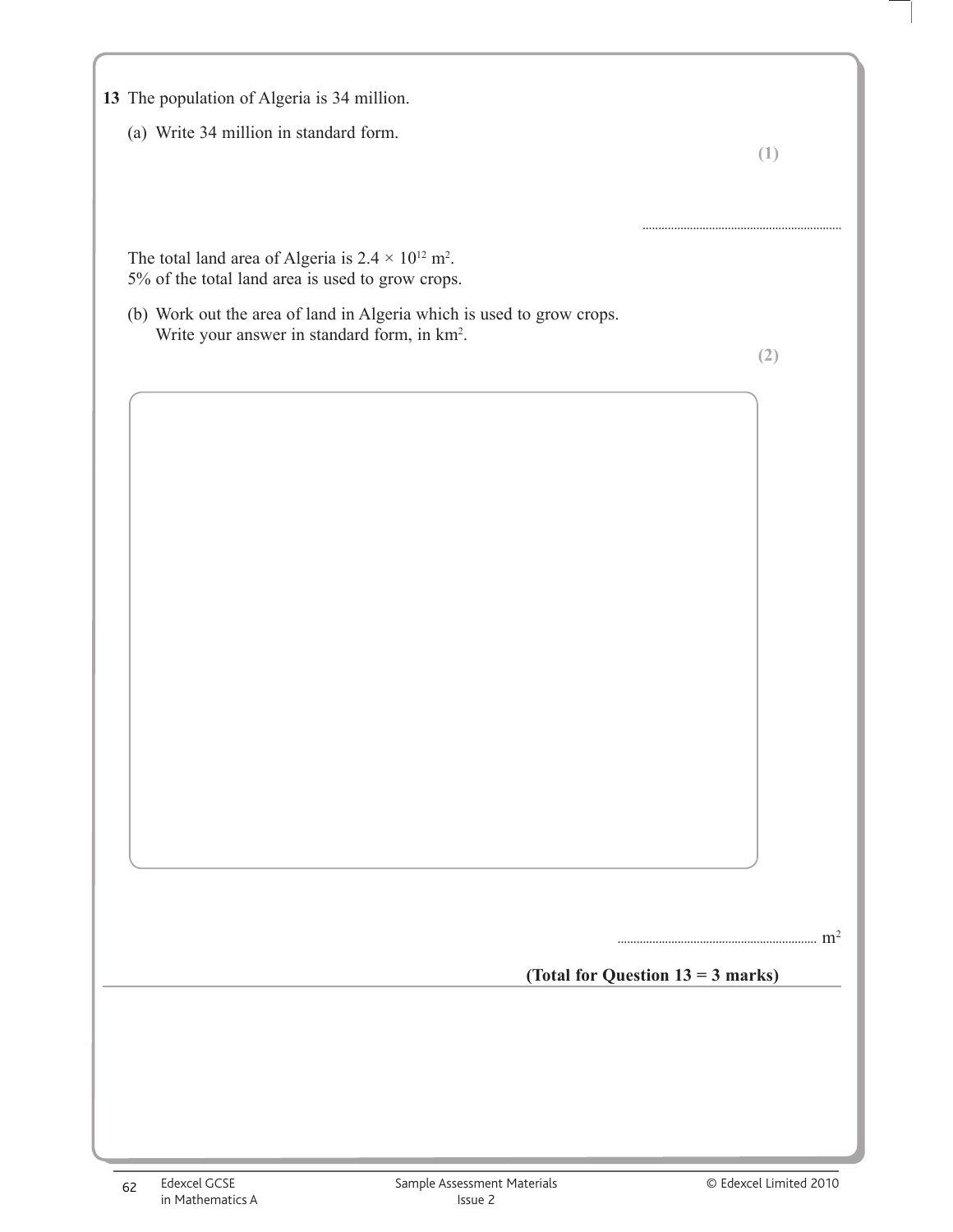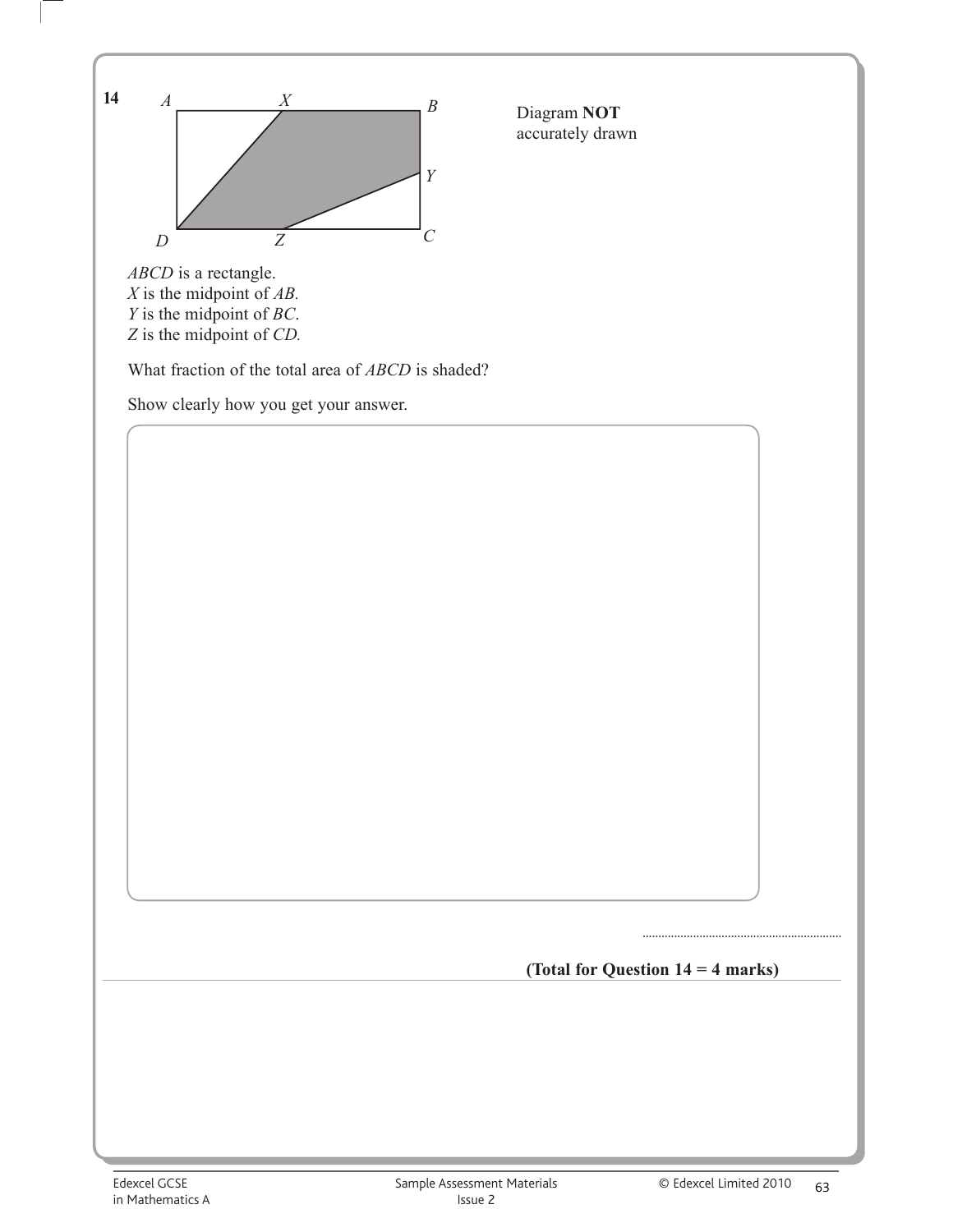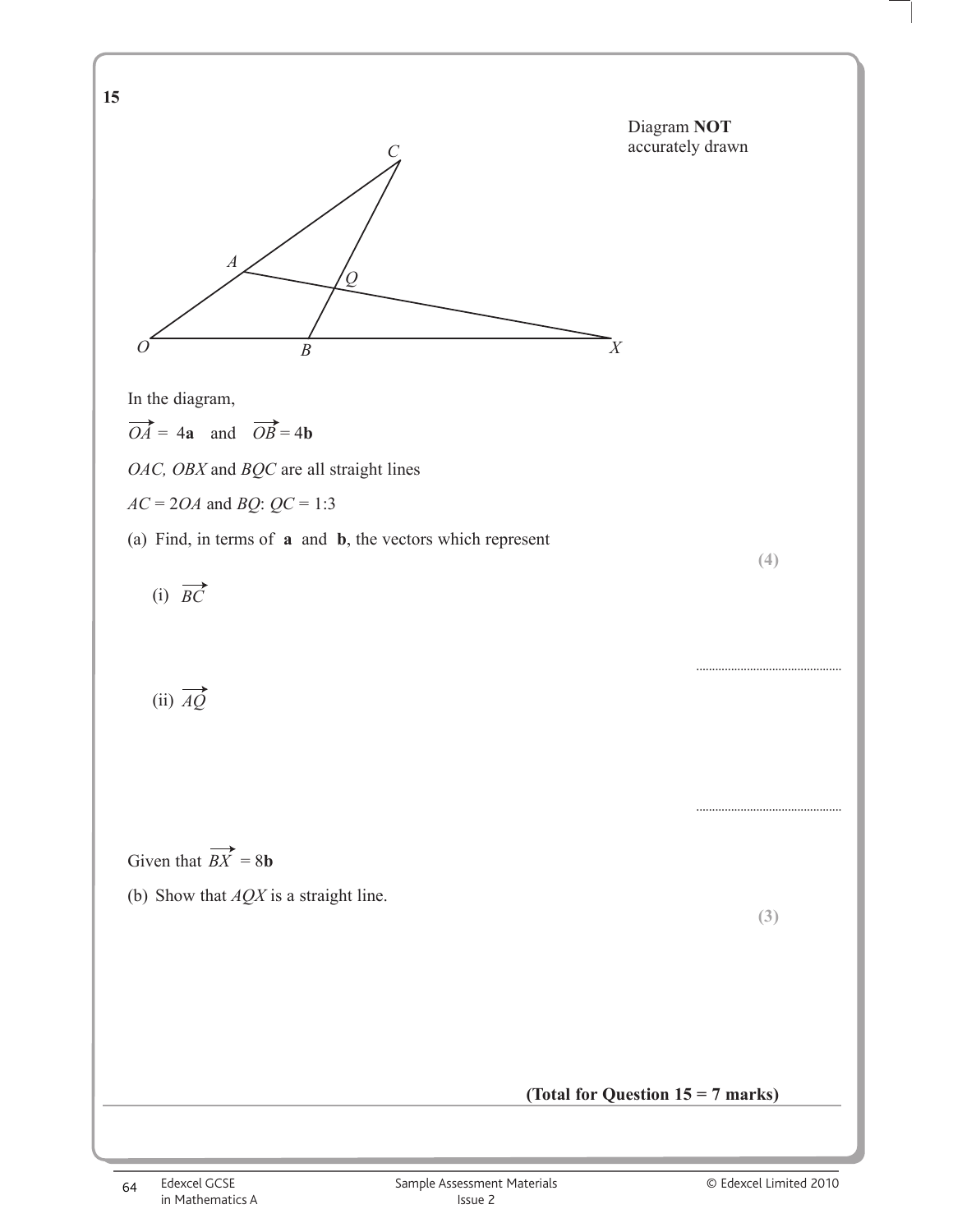**16** There are 10 students in a class.

6 of the students are boys and 4 of the students are girls.

Three students are picked at random from the class to form a team.

Work out the probability that the team consists of 1 girl and 2 boys.

**(Total for Question 16 = 4 marks)**

**..............................................**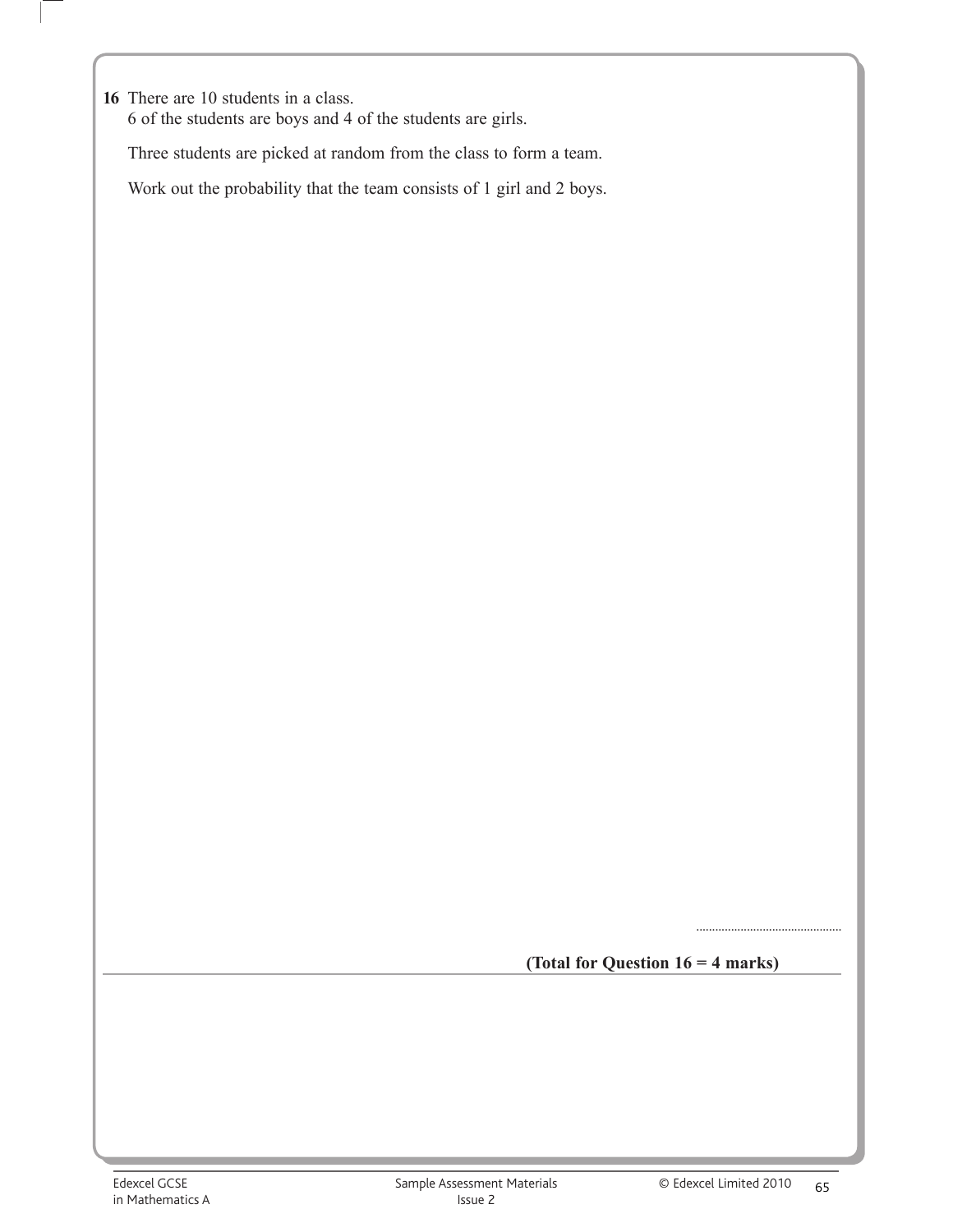| 17 Simplify $\frac{3x^2 - 16x - 35}{9x^2 - 25}$ |  |                                     |  |
|-------------------------------------------------|--|-------------------------------------|--|
|                                                 |  |                                     |  |
|                                                 |  |                                     |  |
|                                                 |  |                                     |  |
|                                                 |  |                                     |  |
|                                                 |  |                                     |  |
|                                                 |  | (Total for Question $17 = 3$ marks) |  |
|                                                 |  |                                     |  |
|                                                 |  |                                     |  |
|                                                 |  |                                     |  |
| 10000                                           |  |                                     |  |

 $\frac{1}{2}$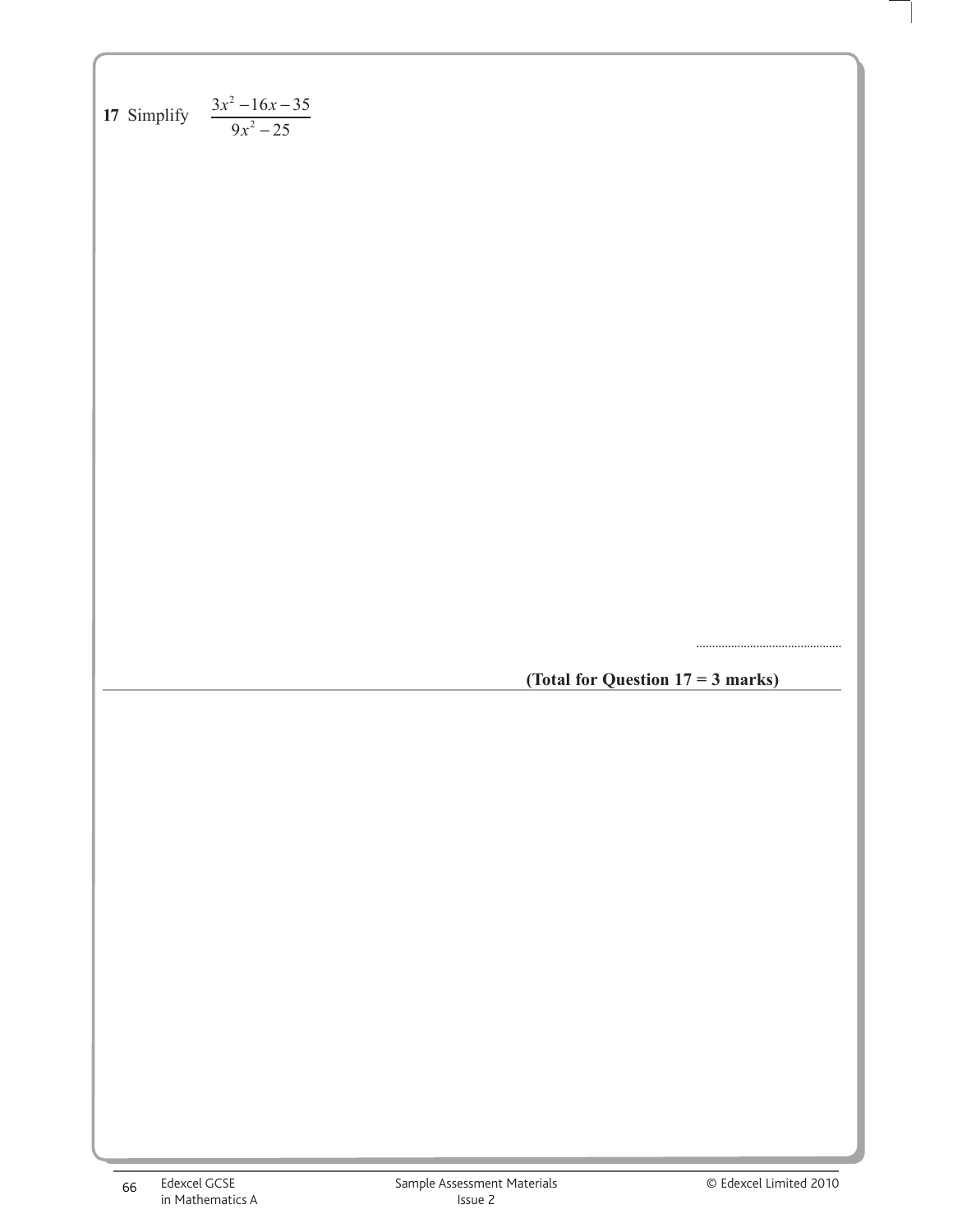# **18**  $\sqrt{3} = 3^k$

(a) Write down the value of *k*

**(1)**

**..............................................**

(b) Expand and simplify  $(2 + \sqrt{3})(1 + \sqrt{3})$ Give your answer in the form  $a + b \sqrt{3}$ 

where *a* and *b* are integers

**(2)**

**..............................................**

**(Total for Question 18 = 3 marks)**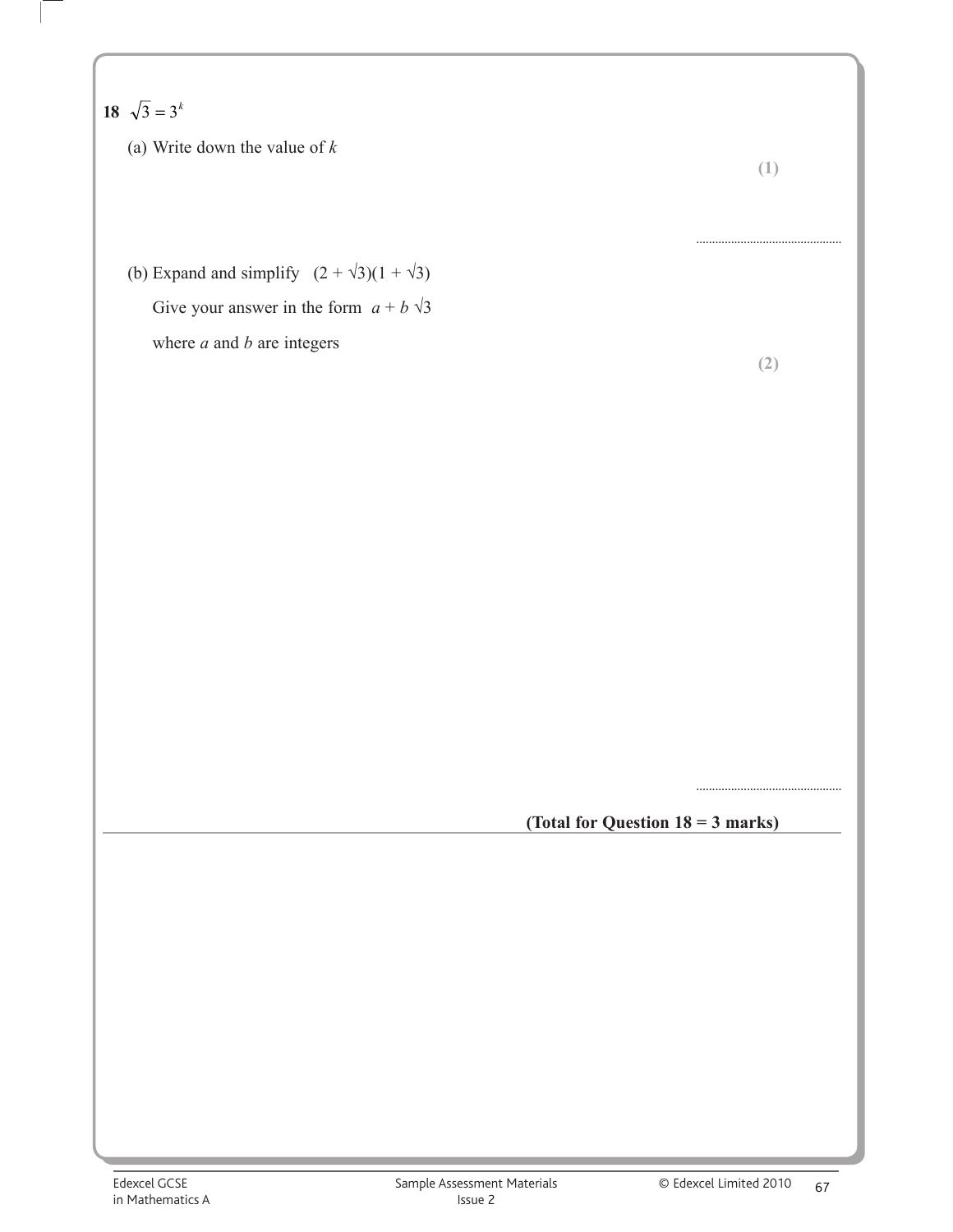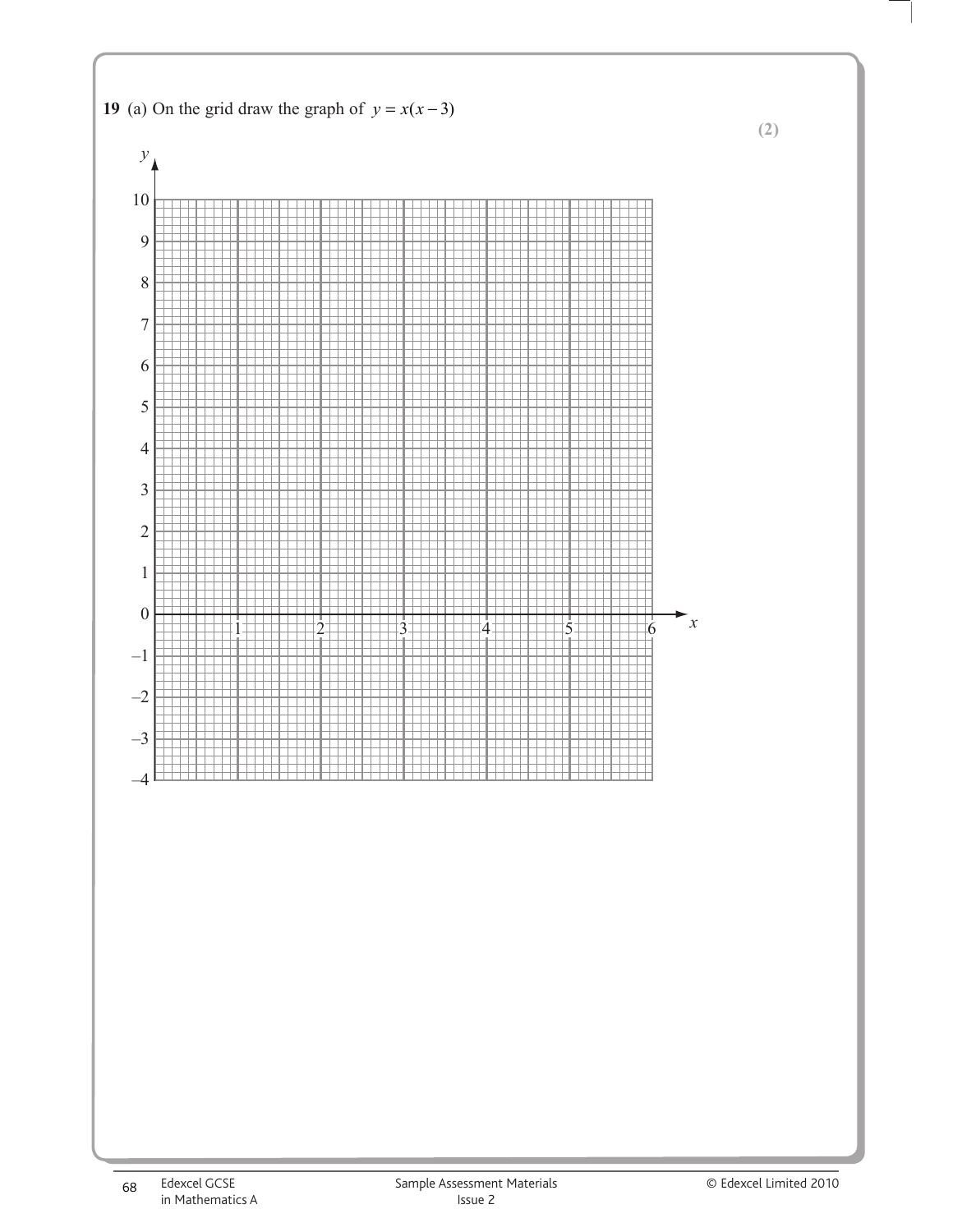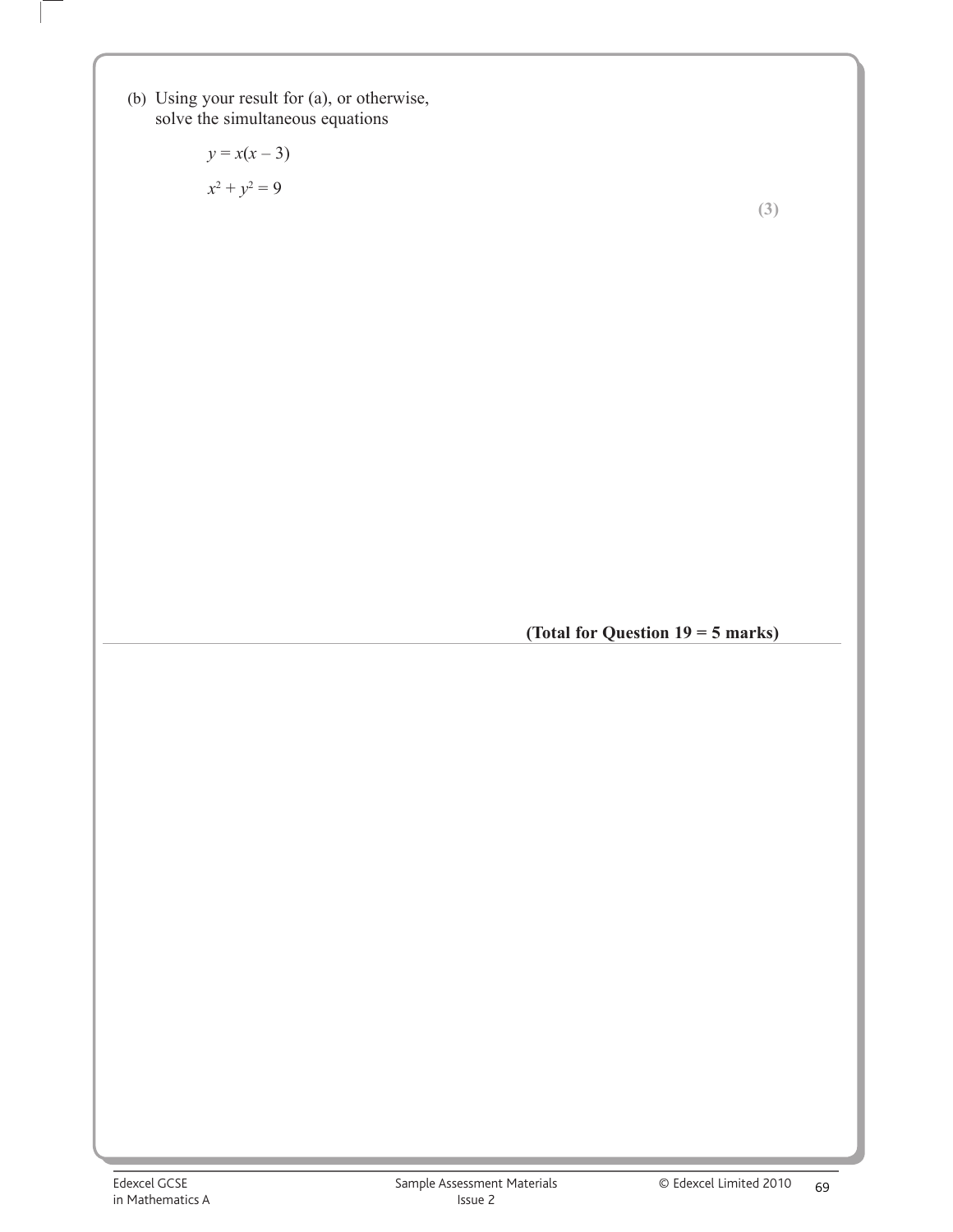| $*20$ | Prove that the difference between the squares of consecutive odd numbers |
|-------|--------------------------------------------------------------------------|
|       | is a multiple of 8                                                       |

**(Total for Question 20 = 6 marks)**

 $\overline{\phantom{a}}$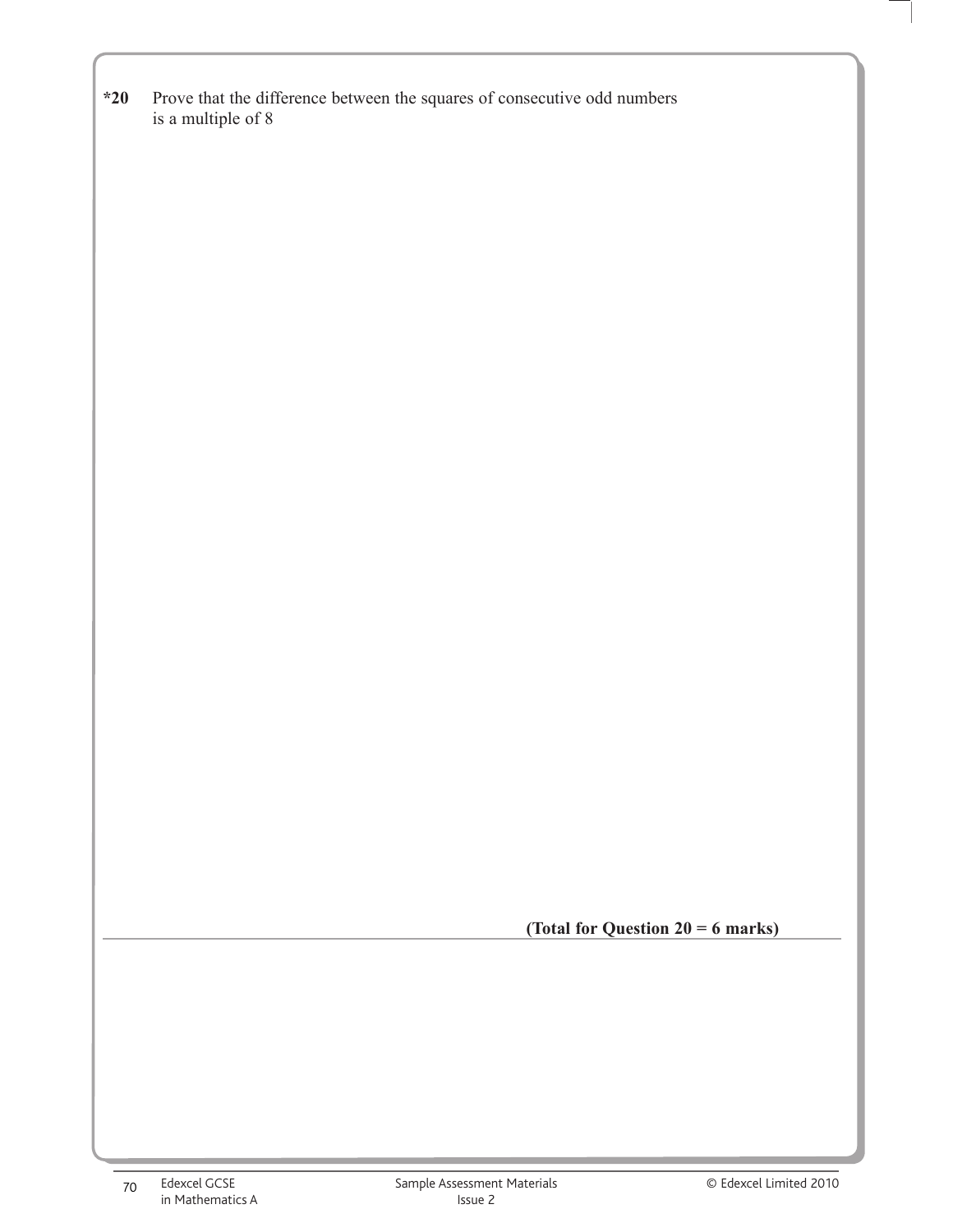**BLANK PAGE**

 $\overline{\phantom{a}}$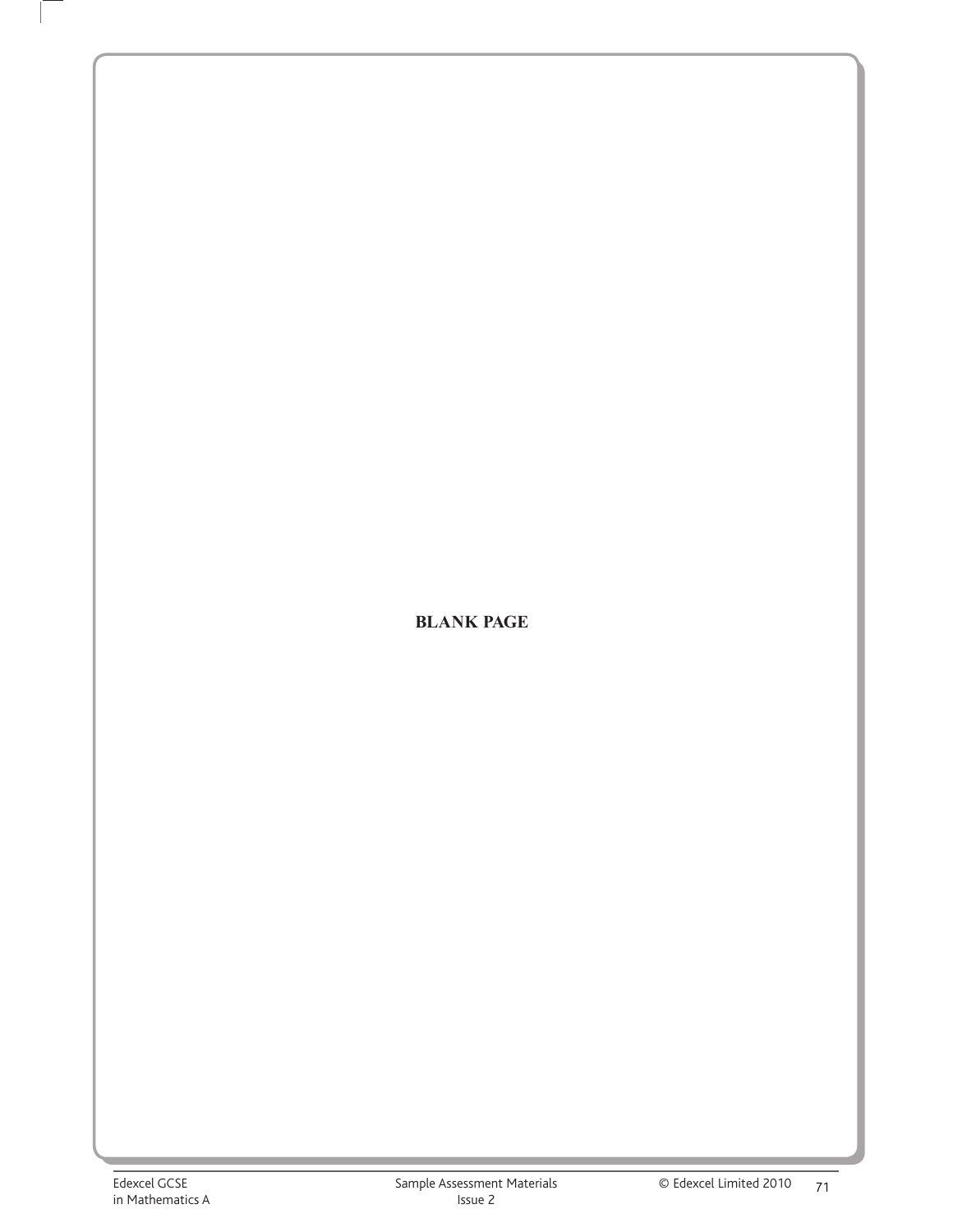| Length $(L)$ cm    | Frequency |
|--------------------|-----------|
| $0 \leq L \leq 10$ | 40        |
| $10 < L \le 20$    | 60        |
| $20 \le L \le 40$  | 90        |
| $40 \le L \le 80$  | 60        |
| L > 80             |           |

**21** Mr Walton is responsible for maintaining fish stocks in a river. The table gives some information about the lengths, in centimetres, of a type of fish caught from the river.

 He wants to study the effect of returning to the river fish less than 50 cm in length that are caught.

 Mr Walton suggests that fish which are less than 50 cm in length are returned to the river.

Draw a suitable statistical diagram for the information in the table.

Use it to find an estimate of the percentage of fish returned to the river.

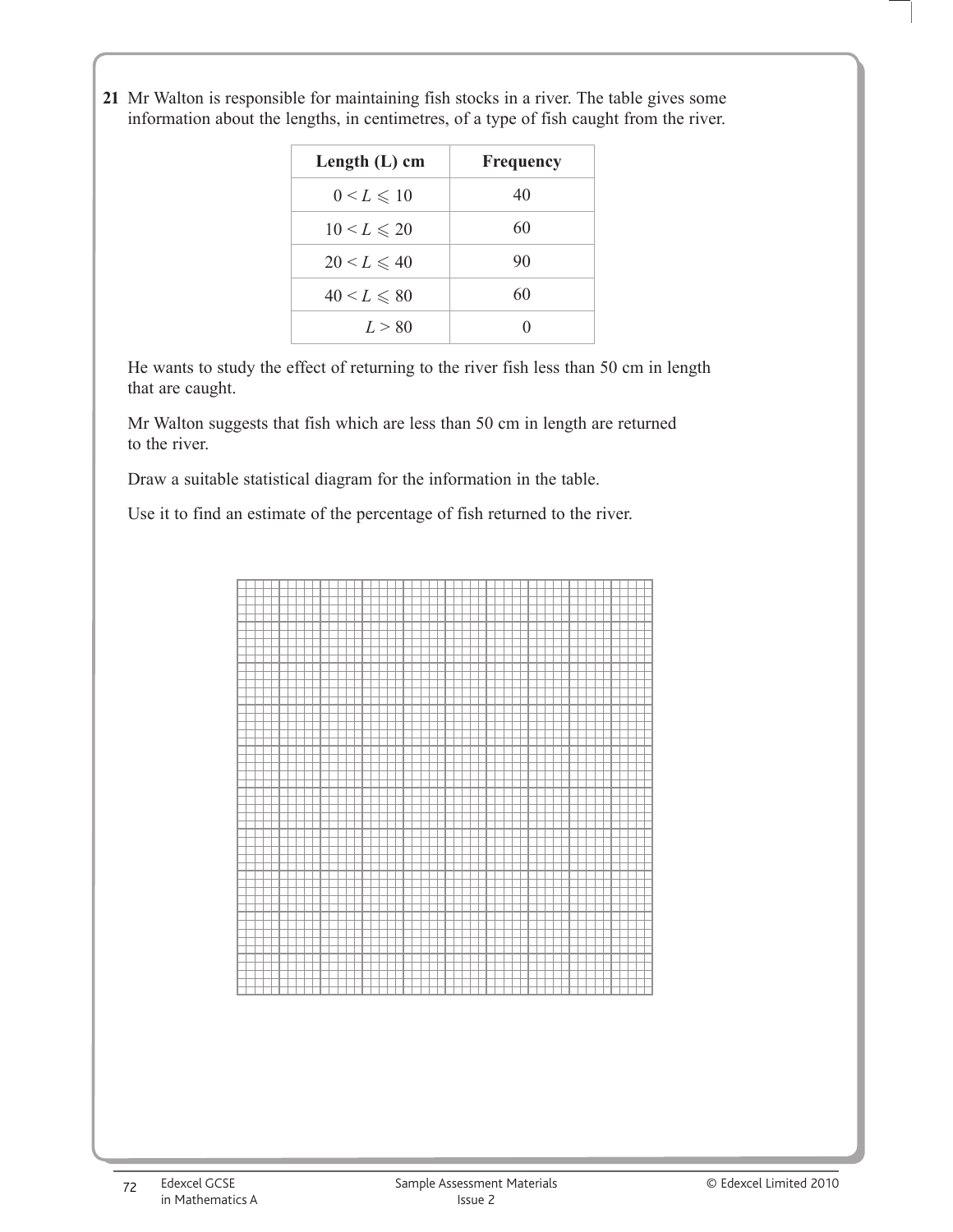**..............................................** %

 **(Total for Question 21 = 6 marks)**

## **TOTAL FOR PAPER = 100 MARKS**

 $\overline{\phantom{a}}$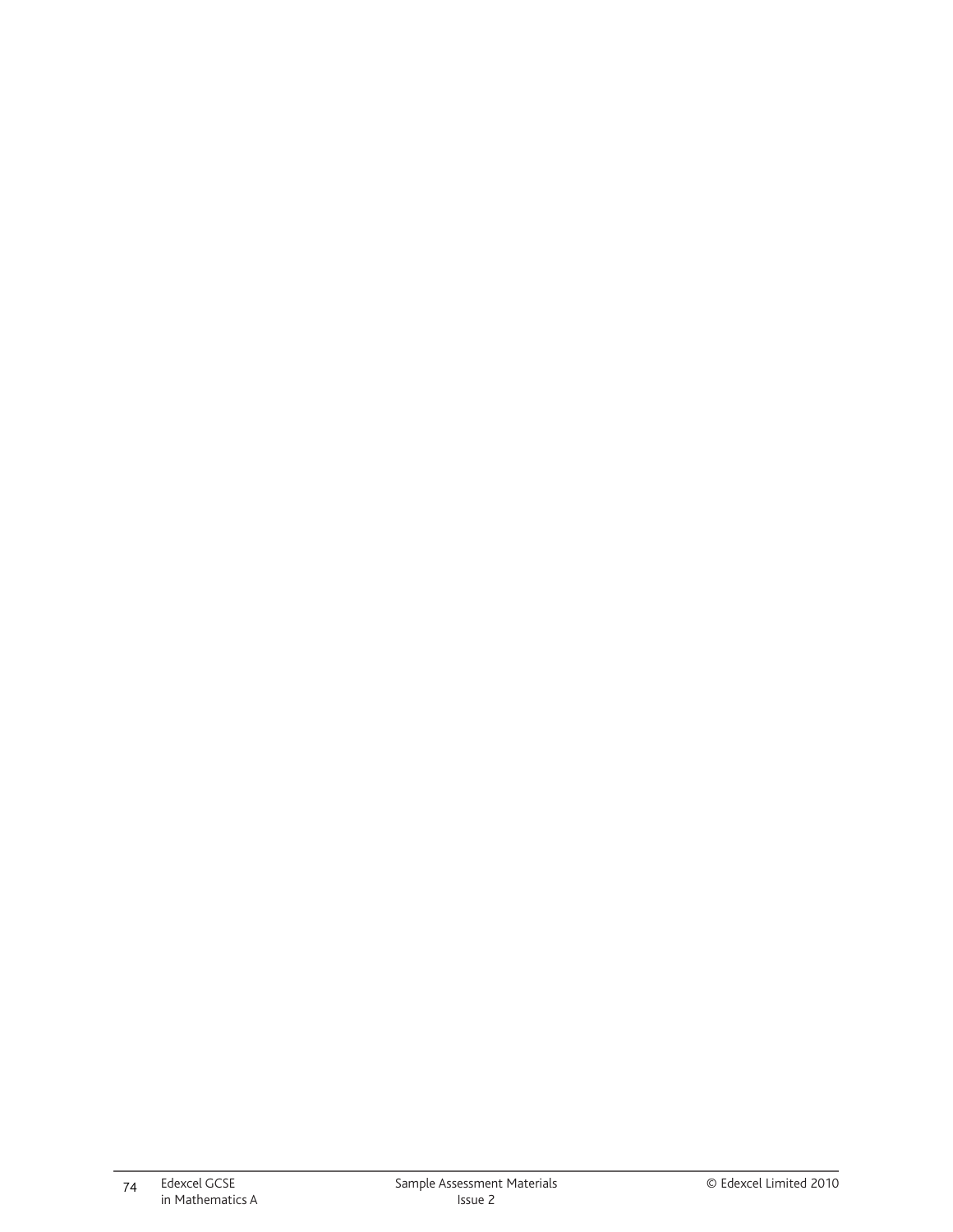| $\frac{2}{2}$ 를 뿐 | (i)<br>Question<br>$\widehat{c}$<br><b>IMA0/1H</b> | Working<br>$6 - 12x - 3x - 3 = 0$<br>$3 - 15x = 0$<br>$15x = 3$<br>See table at end | explanation<br>Best month<br>supporting<br>$30x - 10y$<br>Answer<br>and<br>5 | Mark<br>5 | Total for Question: 5 marks<br>candidates calculations QWC: Decisions should be stated, following<br>Decisions should be stated, following through from working out<br>M1 Converts for at least 2 months to a common format (fractions,<br>C1 for Council target: No (yes) dep on M1 and consistent with the<br>M1 for correct multiplication of brackets to get $6 - 12x - 3x - 3$<br>C1 March with all calculations correct for the 3 months QWC:<br><b>Additional Guidance</b><br>(If no marks then B1 30x, B1 10y)<br>through from working out<br>decimals or %age)<br>B1 ft for $u \perp v$<br>A1 $3 - 15x = 0$<br>A1 all correct<br>B <sub>2</sub> cao |
|-------------------|----------------------------------------------------|-------------------------------------------------------------------------------------|------------------------------------------------------------------------------|-----------|--------------------------------------------------------------------------------------------------------------------------------------------------------------------------------------------------------------------------------------------------------------------------------------------------------------------------------------------------------------------------------------------------------------------------------------------------------------------------------------------------------------------------------------------------------------------------------------------------------------------------------------------------------------|
|-------------------|----------------------------------------------------|-------------------------------------------------------------------------------------|------------------------------------------------------------------------------|-----------|--------------------------------------------------------------------------------------------------------------------------------------------------------------------------------------------------------------------------------------------------------------------------------------------------------------------------------------------------------------------------------------------------------------------------------------------------------------------------------------------------------------------------------------------------------------------------------------------------------------------------------------------------------------|

Specification A: Paper 1 Higher Tier

Total for Question: 4 marks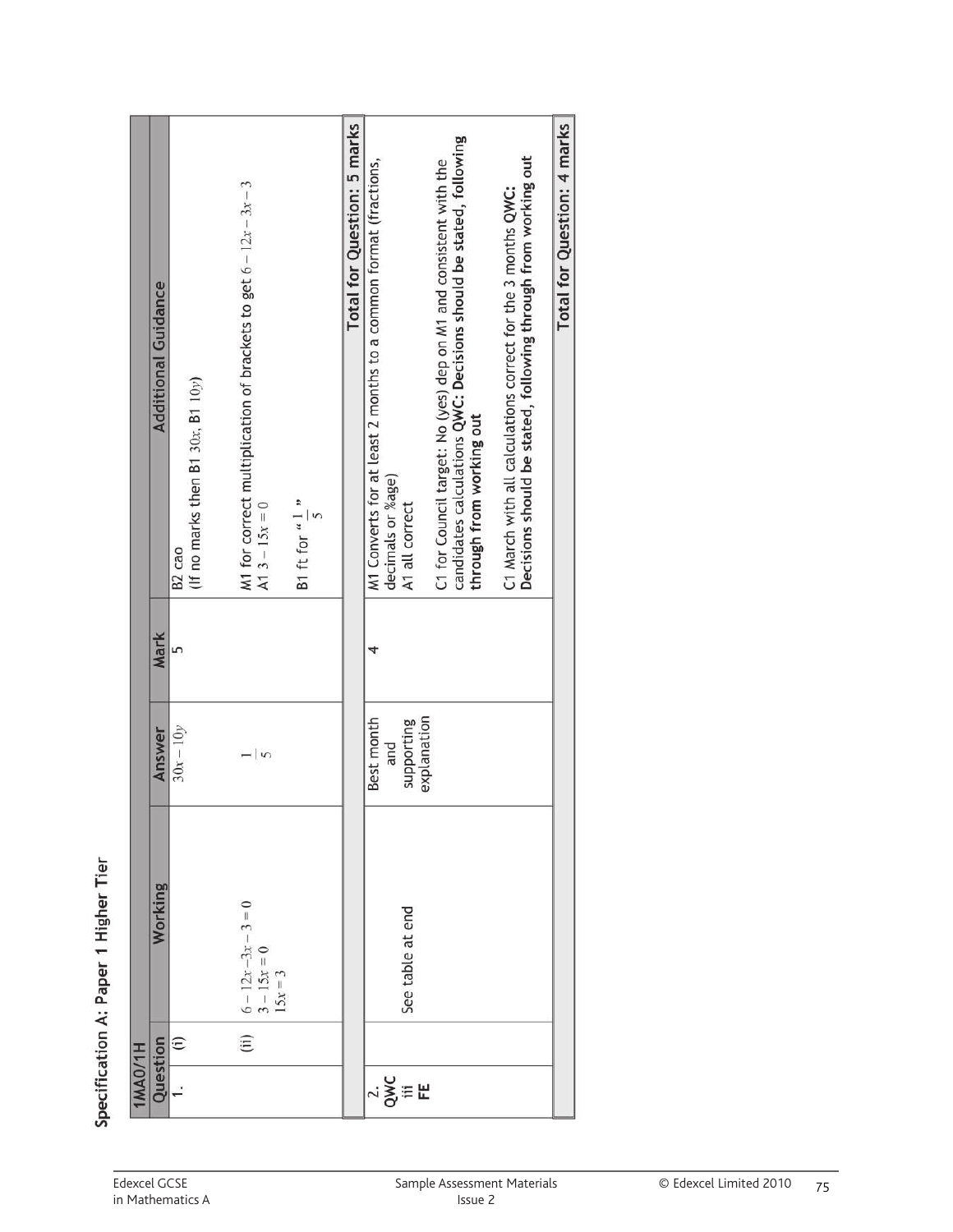|                             | <b>1MA0/1H</b> |     |                                                                                                                                                                                                                                                                                                                                                                |          |                |                                                                                                                                                                                                                                                                                                                                                                                                                                                                                                                                                         |
|-----------------------------|----------------|-----|----------------------------------------------------------------------------------------------------------------------------------------------------------------------------------------------------------------------------------------------------------------------------------------------------------------------------------------------------------------|----------|----------------|---------------------------------------------------------------------------------------------------------------------------------------------------------------------------------------------------------------------------------------------------------------------------------------------------------------------------------------------------------------------------------------------------------------------------------------------------------------------------------------------------------------------------------------------------------|
| 97                          | Question       |     | <b>Working</b>                                                                                                                                                                                                                                                                                                                                                 | Answer   | <b>Mark</b>    | <b>Additional Guidance</b>                                                                                                                                                                                                                                                                                                                                                                                                                                                                                                                              |
| Edexcel GCSE                | 3.<br>FE.      |     | No of tiles around room<br>$= 2 \times$ lengths of room = 8, 16,<br>16, 12<br>Total number of tiles<br>$= 8 \times 16 + 8 \times 12 = 224$<br>$Cost = 4 \times 224$<br><b>OR</b><br>Area of the room<br>$=4 \times 8 + 4 \times 6 = 56$<br>Area of a tile<br>$= 0.5 \times 0.5 = 0.25$<br>Number of tiles = $56 \div 0.25$<br>$= 224$<br>$Cost = 4 \times 224$ | £ 896    | 6              | M1 for doubling each length to show number of tiles for each side<br>B1 for 8, 16, 16 and 12<br>M1 for a full method of finding the number of tiles $(12 \times 16 + 8 \times 4)$<br>A1 for at least one 'section' correct<br>M1 for $4 \times 224'$<br>A1 cao<br><b>OR</b><br>M1 for full method for finding the area of the room<br>A1 at least one area correct<br>B1 for area of tile = $0.25m^2$ or 2500 cm <sup>2</sup> or 4 tiles = 1 m <sup>2</sup><br>M1 for area of room $\div$ area of a tile<br>M1 for $4 \times$ number of tiles<br>A1 cao |
|                             |                |     |                                                                                                                                                                                                                                                                                                                                                                |          |                | <b>Total for Question: 6 marks</b>                                                                                                                                                                                                                                                                                                                                                                                                                                                                                                                      |
| Sample Assessment Materials | 4.             | (a) | $5p = 20$                                                                                                                                                                                                                                                                                                                                                      | $p = 4$  | $\overline{2}$ | M1 add 16 to both sides<br>A1 cao                                                                                                                                                                                                                                                                                                                                                                                                                                                                                                                       |
|                             |                | (b) | $-9 = 3q$                                                                                                                                                                                                                                                                                                                                                      | $q = -3$ | $\overline{2}$ | M1 correct method to isolate $\pm 3q$<br>A1 cao                                                                                                                                                                                                                                                                                                                                                                                                                                                                                                         |
|                             |                | (C) | $6x - 3 - 10 - 6x =$                                                                                                                                                                                                                                                                                                                                           | $-13$    | $\overline{2}$ | M1 at least one expansion correct<br>A1 -13 or a statement that the answer is indep of $x$ depending on<br>correct working                                                                                                                                                                                                                                                                                                                                                                                                                              |
|                             |                |     |                                                                                                                                                                                                                                                                                                                                                                |          |                | <b>Total for Question: 6 marks</b>                                                                                                                                                                                                                                                                                                                                                                                                                                                                                                                      |
| © Edexcel Limited 2010      |                |     |                                                                                                                                                                                                                                                                                                                                                                |          |                |                                                                                                                                                                                                                                                                                                                                                                                                                                                                                                                                                         |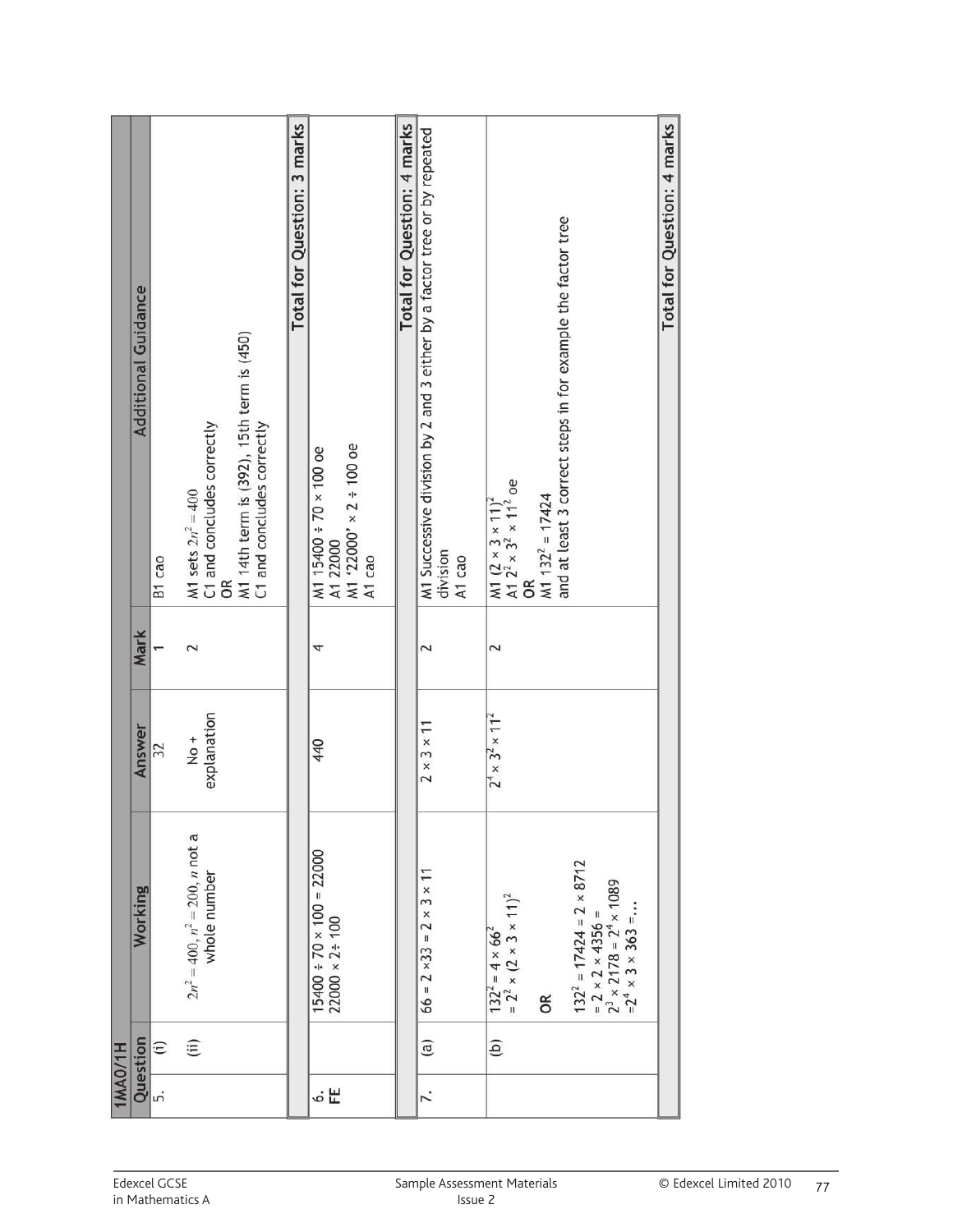| <b>1MA0/1H</b>   |  |                                                                                                                                                        |                |                |                                                                                |                                    |
|------------------|--|--------------------------------------------------------------------------------------------------------------------------------------------------------|----------------|----------------|--------------------------------------------------------------------------------|------------------------------------|
| <b>Question</b>  |  | <b>Working</b>                                                                                                                                         |                | <b>Mark</b>    |                                                                                | <b>Additional Guidance</b>         |
| $\overline{8}$ . |  | $x + 4x + \frac{1}{2} = 1$<br>$5x = \frac{1}{2}$ , $x = \frac{1}{10}$                                                                                  | $\frac{4}{10}$ | $\overline{3}$ | M1 $x + 4x + \frac{1}{2} = 1$<br>A1 $x = \frac{1}{10}$<br>A1 $\frac{4}{10}$ oe |                                    |
|                  |  | OR                                                                                                                                                     |                |                |                                                                                |                                    |
|                  |  | Chooses a suitable number of<br>balls (say 10)<br>5 will be red<br>The other 5 need to be<br>shared out in the ratio 1:4,<br>Hence 1 yellow and 4 blue |                |                |                                                                                |                                    |
|                  |  |                                                                                                                                                        |                |                |                                                                                | <b>Total for Question: 3 marks</b> |
|                  |  |                                                                                                                                                        |                |                |                                                                                |                                    |
|                  |  |                                                                                                                                                        |                |                |                                                                                |                                    |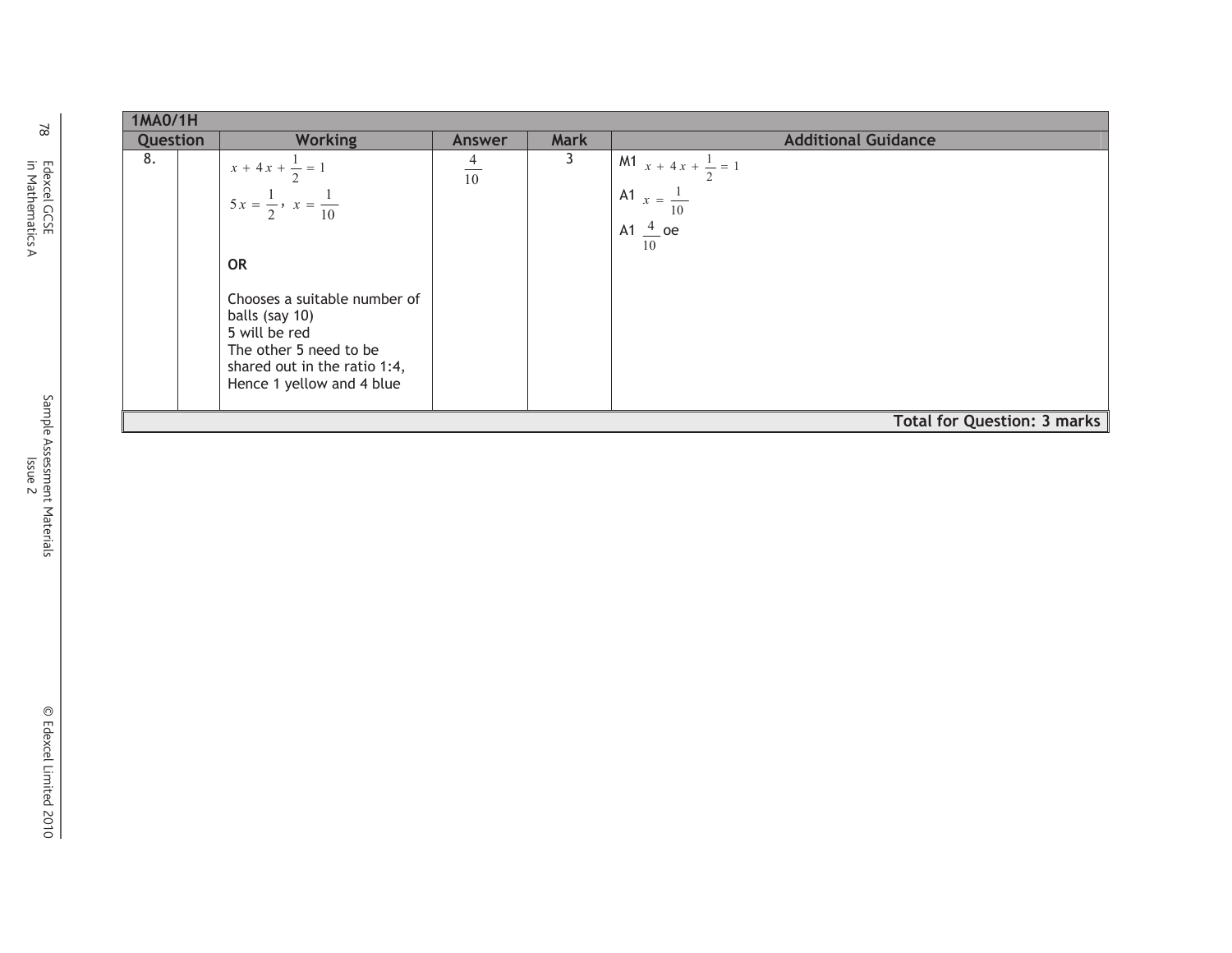| <b>1MA0/1H</b> |               |                                                                                               |                                                        |                       |                                                                                                                                                                                                    |
|----------------|---------------|-----------------------------------------------------------------------------------------------|--------------------------------------------------------|-----------------------|----------------------------------------------------------------------------------------------------------------------------------------------------------------------------------------------------|
|                | Question      | <b>Working</b>                                                                                | Answer                                                 | <b>Mark</b>           | <b>Additional Guidance</b>                                                                                                                                                                         |
| 9.             | $(a)$ (i)     |                                                                                               | $a^2$                                                  | 3                     | B1 cao                                                                                                                                                                                             |
|                | (i)           |                                                                                               | $6x^4y^3$                                              |                       | <b>B2</b> $6x^4y^3$<br>(B1 for 2 out of 3 terms correct in a product)                                                                                                                              |
|                | (b)           | $x^2$ + 3x + 7x + 21                                                                          | $x^2 + 10x + 21$                                       | $\mathbf{2}$          | M1 3 or 4 terms out of 4 correct in a 4 term expansion<br>A1 cao                                                                                                                                   |
|                | (c)           |                                                                                               | $3p(q - 4p)$                                           | $\mathbf{2}^{\prime}$ | B <sub>2</sub> cao<br>(B1 $p(3q - 12p)$ , $12p(\frac{1}{4}q - p)$ , $p(aq + bp)$ where a and b are numbers)                                                                                        |
|                | (d)(i)<br>(i) | $(3(x+2)-1)(x+2-3)$<br>OR<br>$3x^2 + 12x + 12 - 10x - 20 + 3$<br>$=$ 3x <sup>2</sup> + 2x - 5 | $\begin{cases} (3y-1)(y-3) \\ (3x+5)(x-1) \end{cases}$ | $\overline{4}$        | B <sub>2</sub> cao<br>$(B1 (3y - m)(y - n)$ where $mn = \pm 3$ or $m + n = \pm 10$<br>M1 use of the factorised form with y replaced twice by $3x + 2$<br>A1 cao<br><b>OR</b><br>B1 $3x^2 + 2x - 5$ |
|                |               |                                                                                               |                                                        |                       | B1 cao<br><b>Total for Question: 11 marks</b>                                                                                                                                                      |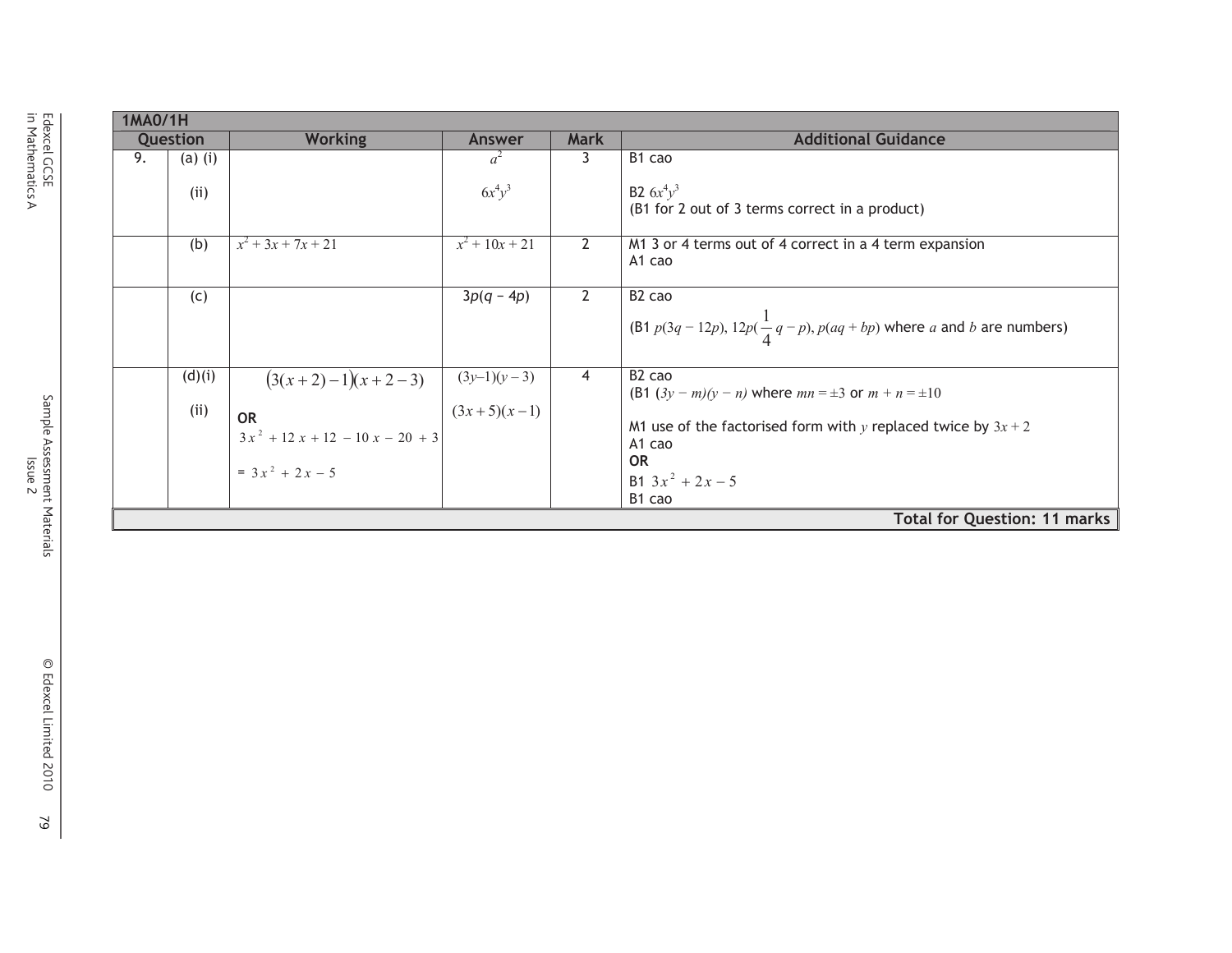| <b>1MA0/1H</b> |                                                                                               |                          |             |                                                                                                                                                                                                       |
|----------------|-----------------------------------------------------------------------------------------------|--------------------------|-------------|-------------------------------------------------------------------------------------------------------------------------------------------------------------------------------------------------------|
| Question       | <b>Working</b>                                                                                | Answer                   | <b>Mark</b> | <b>Additional Guidance</b>                                                                                                                                                                            |
| 10.            | Greens 9, 18, 27                                                                              | $\mathbf{1}$<br>20       | 3           | B1 list of red and green multiples (both to at least 18) or explicitly<br>states 'LCM'<br>B1 works out highest number (90 seen)<br>B1 $\frac{1}{20}$ (accept $\frac{5}{100}$ )                        |
|                |                                                                                               |                          |             | <b>Total for Question: 3 marks</b>                                                                                                                                                                    |
| 11.            | $\frac{x}{5} = \frac{2}{4}$<br>$\frac{y}{x+5} = \frac{9}{6}$ or $\frac{y}{9} = \frac{x+5}{6}$ | $x = 2.5$<br>$y = 11.25$ | 4           | M1 a correct expression for x involving ratios of sides, e.g. $\frac{x}{5} = \frac{2}{4}$ oe<br>A1 cao<br>M1 $\frac{y}{x+5} = \frac{9}{6}$ or $\frac{y}{9} = \frac{x+5}{6}$ oe<br>A1 cao<br><b>OR</b> |
|                |                                                                                               |                          |             | $\frac{y}{5} = \frac{9}{4}$<br>A1 cao<br><b>Total for Question: 4 marks</b>                                                                                                                           |
|                |                                                                                               |                          |             |                                                                                                                                                                                                       |
|                |                                                                                               | Reds 6, 12, 18, 24, 30   |             |                                                                                                                                                                                                       |

in Mathematics A  $\blacksquare$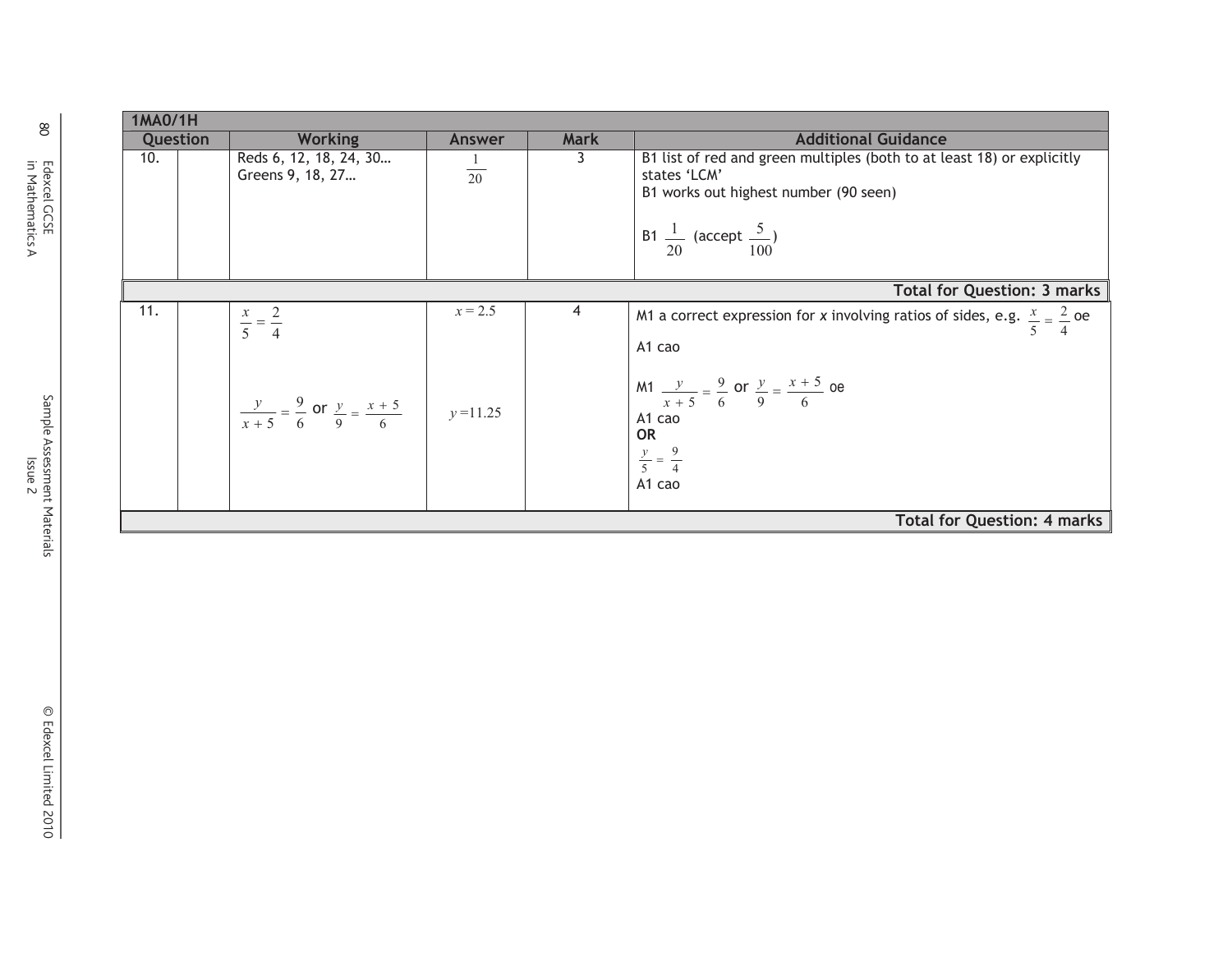| <b>1MA0/1H</b> |                                                                                                                                                          |                      |             |                                                                                                                                                                                                                    |  |  |  |  |
|----------------|----------------------------------------------------------------------------------------------------------------------------------------------------------|----------------------|-------------|--------------------------------------------------------------------------------------------------------------------------------------------------------------------------------------------------------------------|--|--|--|--|
| Question       | <b>Working</b>                                                                                                                                           | Answer               | <b>Mark</b> | <b>Additional Guidance</b>                                                                                                                                                                                         |  |  |  |  |
| 12.<br>(a)     | 8<br>4<br>6<br>10<br>8 10 12<br>6<br>10 12 14<br>8<br>10 12 14 16<br>OR<br>$\frac{1}{4} \times \frac{1}{4}$<br>$\frac{1}{4} \times \frac{1}{4} \times 4$ | 4<br>$\overline{16}$ | 3           | M1 Attempts to list all outcome pairs<br>A1 all 16 found<br>A1 cao<br><b>OR</b><br>M2 $\frac{1}{4} \times \frac{1}{4} \times 4$<br>(M1 $\frac{1}{4} \times \frac{1}{4} \times 1$ , 2 or 3)<br>A1 $\frac{4}{16}$ oe |  |  |  |  |
| (b)            | Prob Ali wins = $\frac{6}{1}$<br>16<br>Number of wins = $\frac{6}{16} \times 80$                                                                         | $\overline{30}$      | 3           | B1 Prob Ali wins = $\frac{6}{2}$ oe<br>16<br><b>M1</b> $\frac{6}{16}$ $\times 80$<br>A1 ft                                                                                                                         |  |  |  |  |
|                |                                                                                                                                                          |                      |             | <b>Total for Question: 6 marks</b>                                                                                                                                                                                 |  |  |  |  |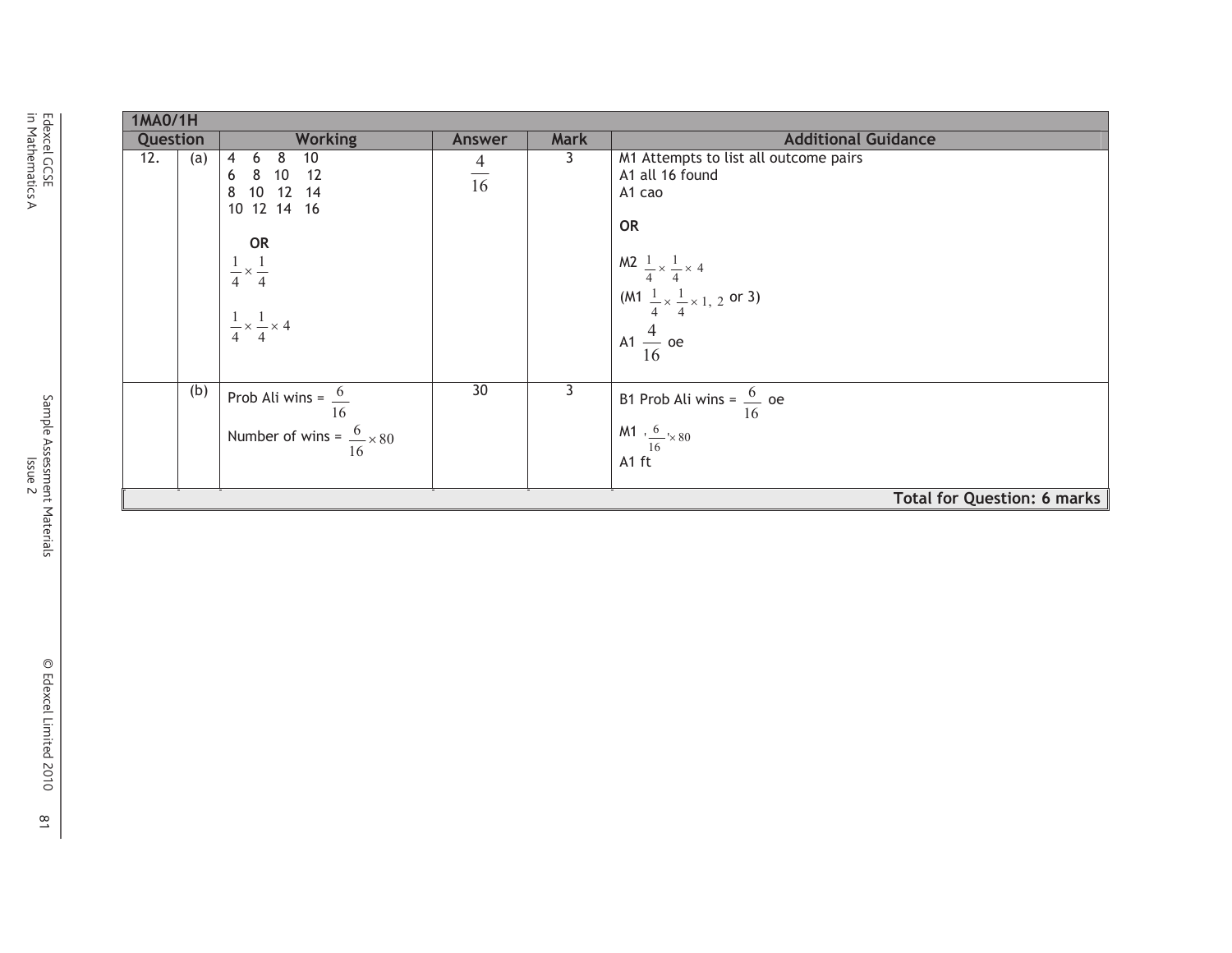|                             | <b>1MA0/1H</b>   |     |                                                                  |                   |                |                                                                              |  |
|-----------------------------|------------------|-----|------------------------------------------------------------------|-------------------|----------------|------------------------------------------------------------------------------|--|
| $\mathsf{g}_2$              | <b>Question</b>  |     | <b>Working</b>                                                   | Answer            | <b>Mark</b>    | <b>Additional Guidance</b>                                                   |  |
|                             | $\overline{13.}$ | (a) |                                                                  | $3.4\times10^7$   | $\mathbf{1}$   | B1 cao                                                                       |  |
| Edexcel GCSE                |                  | (b) | $2.4 \times 10^{12} \times \frac{5}{100}$ ( ÷ 10 <sup>.6</sup> ) | $1.2 \times 10^5$ | $\overline{2}$ | M1 2.4 × 10 <sup>12</sup> × $\frac{5}{100}$ oe (÷10 <sup>6</sup> )<br>A1 cao |  |
|                             |                  |     |                                                                  |                   |                | <b>Total for Question: 3 marks</b>                                           |  |
|                             |                  |     |                                                                  |                   |                |                                                                              |  |
|                             |                  |     |                                                                  |                   |                |                                                                              |  |
|                             |                  |     |                                                                  |                   |                |                                                                              |  |
|                             |                  |     |                                                                  |                   |                |                                                                              |  |
|                             |                  |     |                                                                  |                   |                |                                                                              |  |
|                             |                  |     |                                                                  |                   |                |                                                                              |  |
|                             |                  |     |                                                                  |                   |                |                                                                              |  |
|                             |                  |     |                                                                  |                   |                |                                                                              |  |
|                             |                  |     |                                                                  |                   |                |                                                                              |  |
| Sample Assessment Materials |                  |     |                                                                  |                   |                |                                                                              |  |
|                             |                  |     |                                                                  |                   |                |                                                                              |  |
|                             |                  |     |                                                                  |                   |                |                                                                              |  |
|                             |                  |     |                                                                  |                   |                |                                                                              |  |
|                             |                  |     |                                                                  |                   |                |                                                                              |  |
|                             |                  |     |                                                                  |                   |                |                                                                              |  |
|                             |                  |     |                                                                  |                   |                |                                                                              |  |
|                             |                  |     |                                                                  |                   |                |                                                                              |  |
|                             |                  |     |                                                                  |                   |                |                                                                              |  |
|                             |                  |     |                                                                  |                   |                |                                                                              |  |
|                             |                  |     |                                                                  |                   |                |                                                                              |  |
| © Edexcel Limited 2010      |                  |     |                                                                  |                   |                |                                                                              |  |
|                             |                  |     |                                                                  |                   |                |                                                                              |  |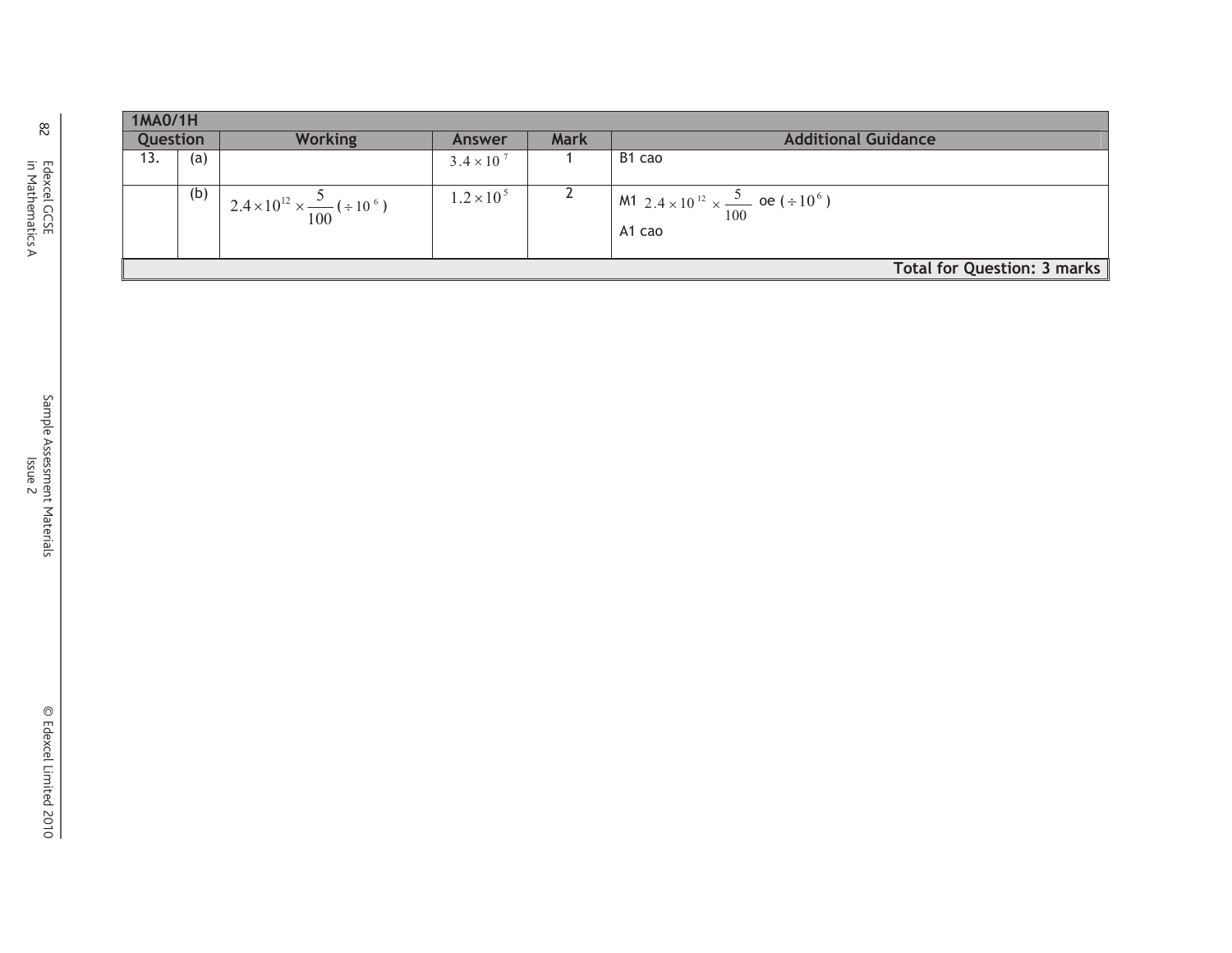| <b>1MA0/1H</b> |                                                                                                                                                 |               |             |                                                                                                                                                                                                                                                                                                                                                                                                                                                                                                                                                                                                                                                                                                                                                                                                                                                                                          |  |  |  |
|----------------|-------------------------------------------------------------------------------------------------------------------------------------------------|---------------|-------------|------------------------------------------------------------------------------------------------------------------------------------------------------------------------------------------------------------------------------------------------------------------------------------------------------------------------------------------------------------------------------------------------------------------------------------------------------------------------------------------------------------------------------------------------------------------------------------------------------------------------------------------------------------------------------------------------------------------------------------------------------------------------------------------------------------------------------------------------------------------------------------------|--|--|--|
| Question       | <b>Working</b>                                                                                                                                  | <b>Answer</b> | <b>Mark</b> | <b>Additional Guidance</b>                                                                                                                                                                                                                                                                                                                                                                                                                                                                                                                                                                                                                                                                                                                                                                                                                                                               |  |  |  |
| 14.            | Let $AB = x$ , $AD = y$<br>Area of rectangle = $xy$<br>Area $AND = \frac{xy}{ }$<br>Area CYZ = $\frac{xy}{8}$<br>Shaded area = $\frac{5 xy}{ }$ | $\frac{5}{8}$ | 4           | M1 a full method to find the unshaded area and subtracting from 1<br>B1 area of $AXD$ = area of $ABCD \div 4$<br>B1 area of $CYZ =$ area of $ABCD \div 8$<br>A1 cao<br><b>OR</b><br><b>Diagram</b><br>M1 for dividing left into 2 congruent triangles<br>for dividing right into 4 congruent triangles<br>B1 left = $2A$ and $2A$ or<br>shaded = $\frac{1}{2}$ of $\frac{1}{2} = \frac{1}{4} = \frac{2}{8}$<br>B1 right = $2A$ and A and A or<br>shaded = $\frac{3}{2}$ of $\frac{1}{2}$ = $\frac{3}{2}$<br>A1 cao<br>Substitution<br>M1 for deciding upon suitable side lengths for $AD$ and $AB$ and calculating<br>dimensions of internal shapes<br>B1 for area of DZX<br>B1 for area of ZXBY<br>A1 cao<br><b>OR</b><br>M1 for deciding upon suitable side lengths for $AD$ and $AB$ and calculating<br>dimensions of internal shapes<br>B1 for area ADX<br>B1 for area ZCY<br>A1 cao |  |  |  |
|                |                                                                                                                                                 |               |             | <b>Total for Question: 4 marks</b>                                                                                                                                                                                                                                                                                                                                                                                                                                                                                                                                                                                                                                                                                                                                                                                                                                                       |  |  |  |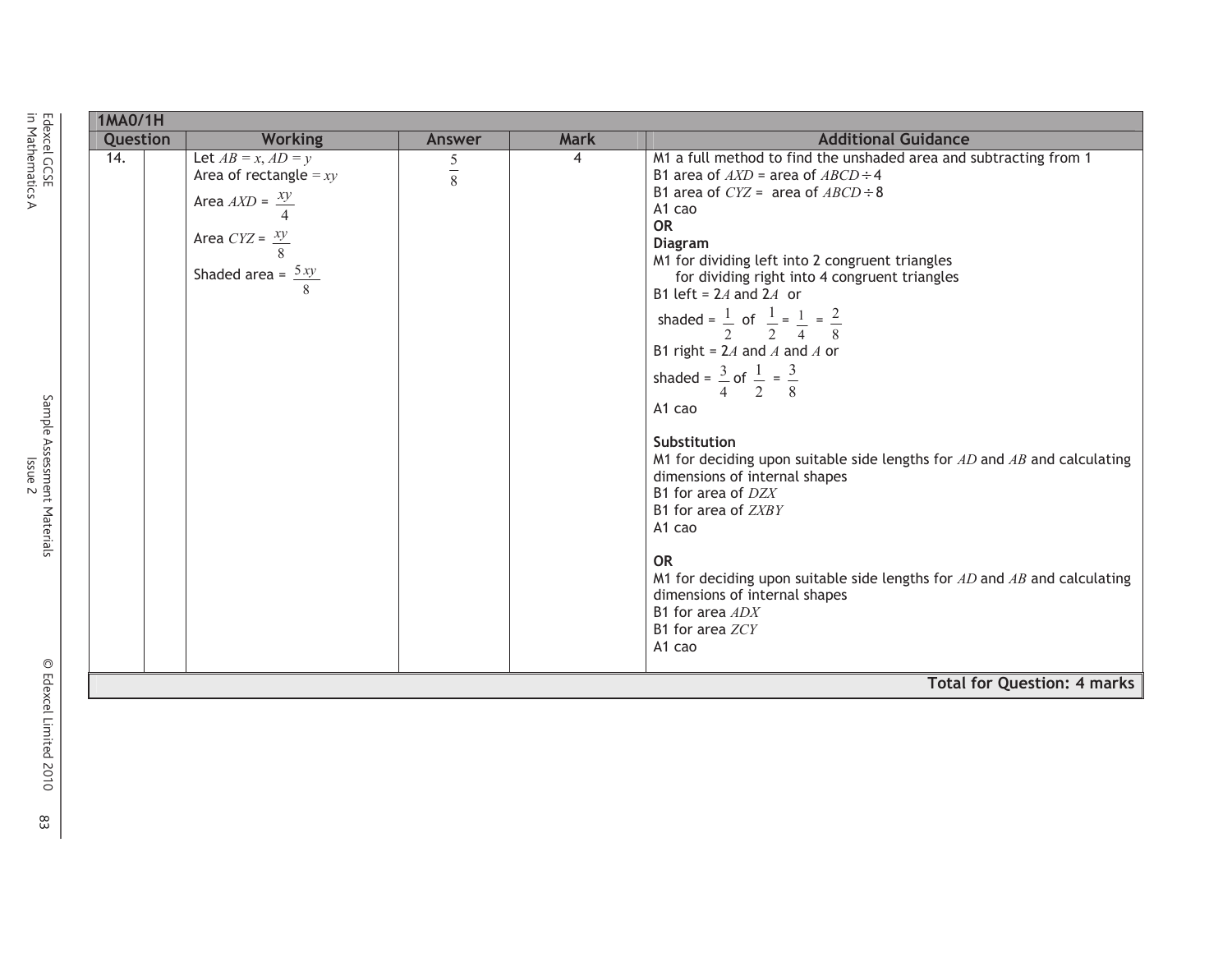|                             | <b>1MA0/1H</b> |            |                                                                                      |                                               |                |                                                                                                             |  |  |
|-----------------------------|----------------|------------|--------------------------------------------------------------------------------------|-----------------------------------------------|----------------|-------------------------------------------------------------------------------------------------------------|--|--|
| $^{84}$                     | Question       |            | <b>Working</b>                                                                       | Answer                                        | <b>Mark</b>    | <b>Additional Guidance</b>                                                                                  |  |  |
| Edexcel GCSE                | 15.            | (a)<br>(i) | $\vec{BC} = \vec{CO} + \vec{OB}$                                                     | $12a - 4b$                                    | $\overline{4}$ | M1 $\overrightarrow{BC} = \overrightarrow{CO} + \overrightarrow{OB}$<br>A1 cao                              |  |  |
|                             |                | (i)        | $\vec{AQ} = \vec{AO} + \vec{OB} + \vec{BQ}$<br>= -4a + 4b + $\frac{1}{4}$ (12a – 4b) | $3b - a$                                      |                | $M1 - 4a + 4b + \frac{1}{4}$<br>$'(12a - 4b)'$                                                              |  |  |
|                             |                |            |                                                                                      |                                               |                | A1 cao                                                                                                      |  |  |
|                             |                | (b)        | $\overrightarrow{OX} = 12b$ , $\overrightarrow{AX} = -4a + 12b$<br>$= 4(-a + 3b)$    | Correct<br>reason, with<br>correct<br>working | $\overline{3}$ | $\overrightarrow{B1}$ $\overrightarrow{OX}$ = 12b<br>B1 $\vec{AX} = -4a + 12b$<br>C1 convincing explanation |  |  |
|                             |                |            |                                                                                      |                                               |                | <b>Total for Question: 7 marks</b>                                                                          |  |  |
| Sample Assessment Materials |                |            |                                                                                      |                                               |                |                                                                                                             |  |  |
| © Edexcel Limited 2010      |                |            |                                                                                      |                                               |                |                                                                                                             |  |  |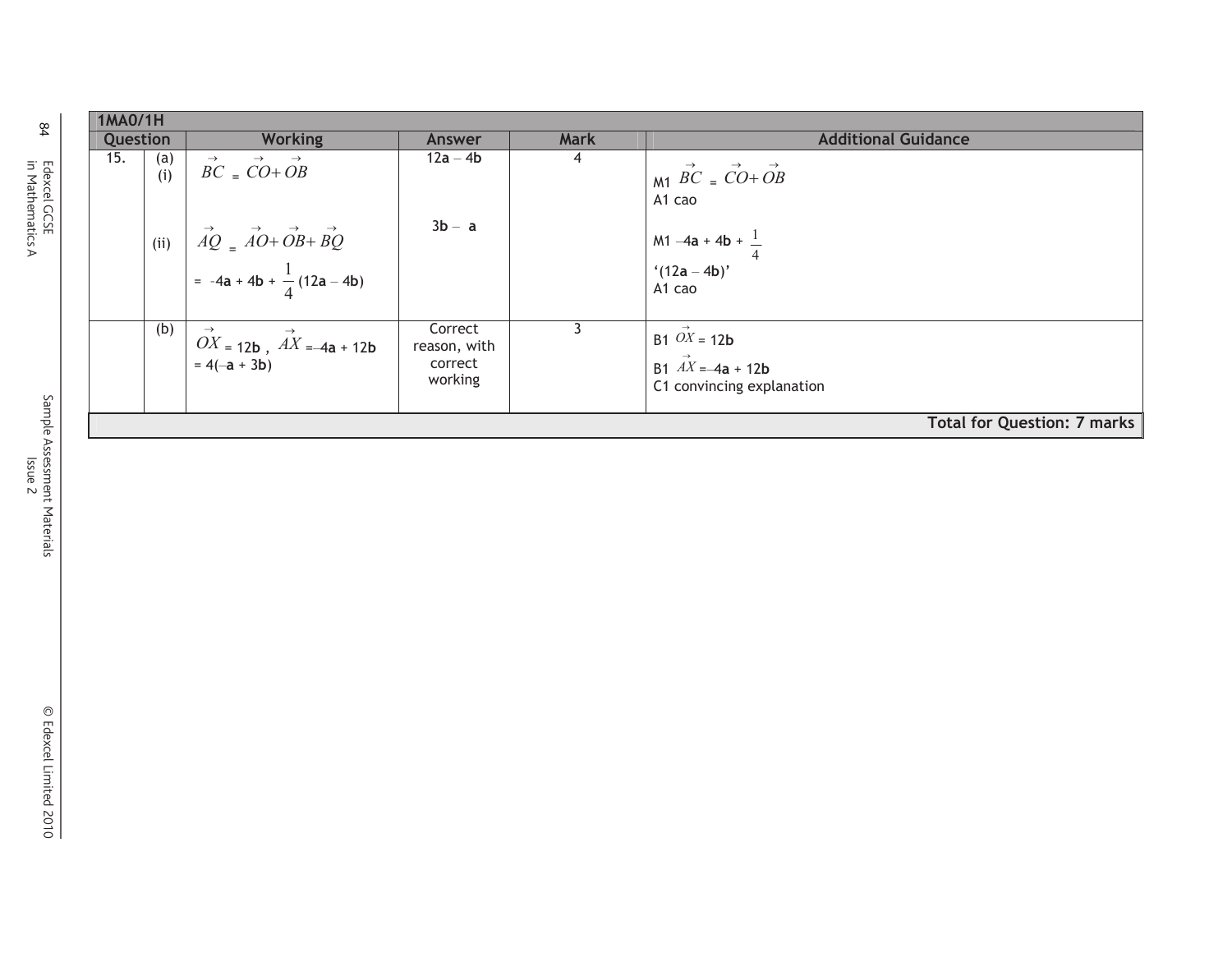|                                             | <b>1MA0/1H</b> |                                                                                                                                                                                                          |                    |                |                                                                                                                                                                                                                                                                                                                                                                        |
|---------------------------------------------|----------------|----------------------------------------------------------------------------------------------------------------------------------------------------------------------------------------------------------|--------------------|----------------|------------------------------------------------------------------------------------------------------------------------------------------------------------------------------------------------------------------------------------------------------------------------------------------------------------------------------------------------------------------------|
|                                             | Question       | <b>Working</b>                                                                                                                                                                                           | Answer             | <b>Mark</b>    | <b>Additional Guidance</b>                                                                                                                                                                                                                                                                                                                                             |
| Edexcel GCSE<br>Sample Assessment Materials | 16.            | $\frac{4}{10} \times \frac{6}{9} \times \frac{5}{8} = \frac{120}{720}$<br>$\frac{120}{720} + \frac{6}{10} \times \frac{5}{9} \times \frac{4}{8} +$<br>$rac{6}{10} \times \frac{4}{9} \times \frac{5}{8}$ | 360<br>720         | $\overline{4}$ | M1 for $\frac{4}{10} \times \frac{6}{9} \times \frac{5}{8}$<br>A1 for $\frac{120}{720}$ oe<br>720<br>M1 $\frac{120'}{720}$ + 2 correct cases (M1 any 2 correct cases)<br>or $\frac{120'}{720}$ X 3<br>A1 cao<br>SC with replacement<br>M1 $\frac{4}{10} \times \frac{6}{10} \times \frac{6}{10}$<br>M1 $\frac{4}{10} \times \frac{6}{10} \times \frac{6}{10} \times 3$ |
|                                             |                |                                                                                                                                                                                                          |                    |                | <b>Total for Question: 4 marks</b>                                                                                                                                                                                                                                                                                                                                     |
|                                             | 17.            | $(3x+5)(x-7)$<br>$(3x-5)(3x+5)$                                                                                                                                                                          | $\frac{x-7}{3x-5}$ | $\mathbf{3}$   | B1 $(3x+5)(x-7)$<br>B1 $(3x-5)(3x+5)$<br>$x-7$<br>B1 $\frac{x-7}{2}$<br>$3x - 5$<br><b>Total for Question: 3 marks</b>                                                                                                                                                                                                                                                 |
| © Edexcel Limited 2010                      |                |                                                                                                                                                                                                          |                    |                |                                                                                                                                                                                                                                                                                                                                                                        |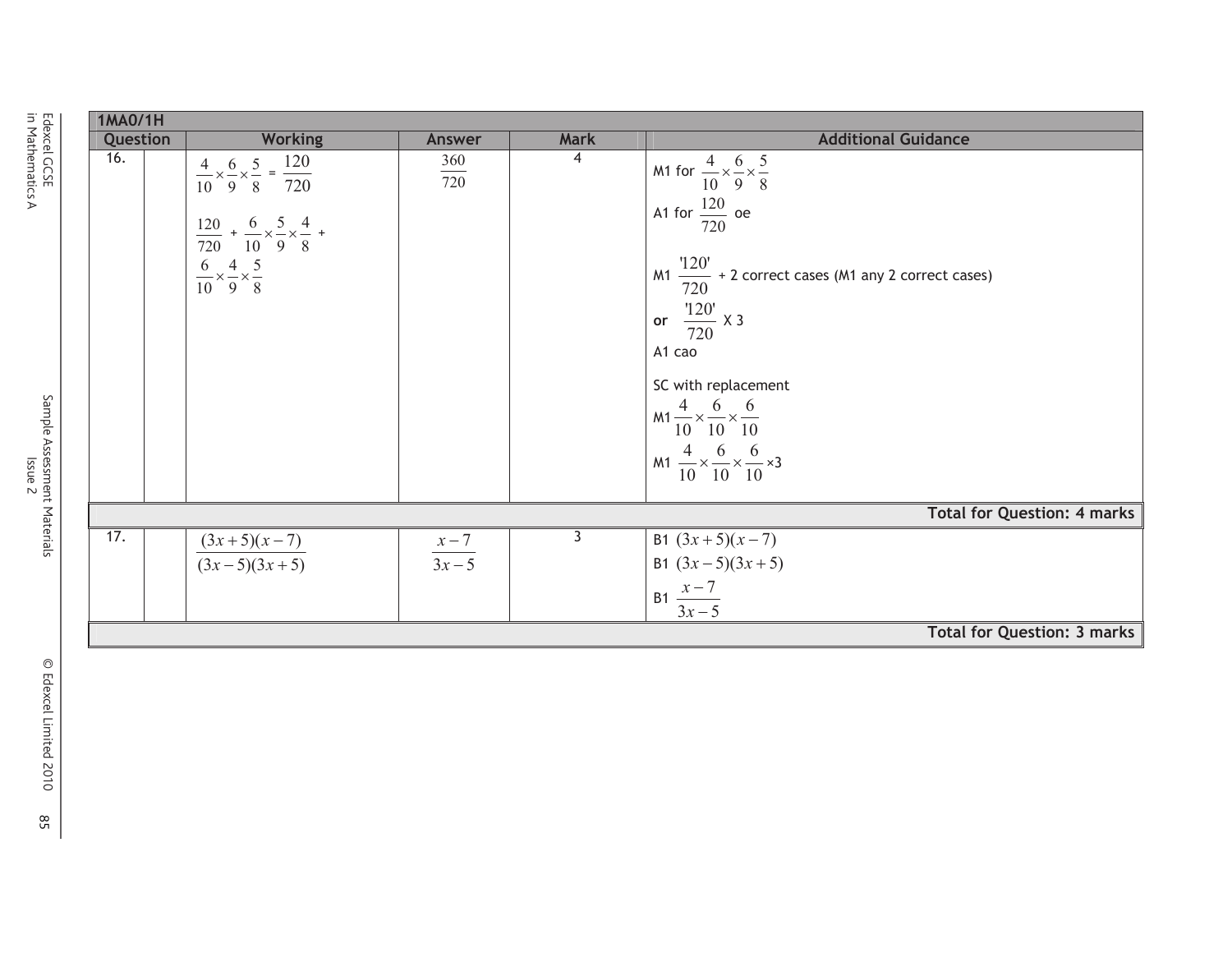| 86                          | <b>1MA0/1H</b> |          |                                                                                   |                    |                |                                                                                                                                                                                                                                                                    |  |  |
|-----------------------------|----------------|----------|-----------------------------------------------------------------------------------|--------------------|----------------|--------------------------------------------------------------------------------------------------------------------------------------------------------------------------------------------------------------------------------------------------------------------|--|--|
|                             |                | Question | <b>Working</b>                                                                    | <b>Answer</b>      | <b>Mark</b>    | <b>Additional Guidance</b>                                                                                                                                                                                                                                         |  |  |
| Edexcel GCSE                | 18.            | (a)      |                                                                                   | $\overline{2}$     | 1              | B <sub>1</sub>                                                                                                                                                                                                                                                     |  |  |
|                             |                | (b)      | $(2 + \sqrt{3}) \times (1 + \sqrt{3})$<br>$= 2 + 2\sqrt{3} + \sqrt{3} + \sqrt{9}$ | $5 + 3\sqrt{3}$    | $\overline{2}$ | M1 4 term expansion with 3, 4 terms correct and sight of 3 or $\sqrt{9}$<br>A1 cao                                                                                                                                                                                 |  |  |
|                             |                |          |                                                                                   |                    |                | <b>Total for Question: 3 marks</b>                                                                                                                                                                                                                                 |  |  |
|                             | 19.            | (a)      |                                                                                   | Smooth<br>curve    | $\overline{2}$ | B1 correct plot of their values<br>B1 smooth curve through their points                                                                                                                                                                                            |  |  |
| Sample Assessment Materials |                | (b)      |                                                                                   | $x = 3$<br>$y = 0$ | $\overline{3}$ | M1 attempts to draw circle at origin<br>M1 uses radius 3 cm (using graph scale correctly)<br>A1 cao<br><b>OR</b><br>B1 for substituting a value of x into $y = x(x-3)$ and $x^2 + y = r^2$<br>B1 for substituting y into $x = 3$ into $x(x-3)$ and $x^2 + y = r^2$ |  |  |
|                             |                |          |                                                                                   |                    |                | B1 cao                                                                                                                                                                                                                                                             |  |  |
|                             |                |          |                                                                                   |                    |                | <b>Total for Question: 5 marks</b>                                                                                                                                                                                                                                 |  |  |
|                             |                |          |                                                                                   |                    |                |                                                                                                                                                                                                                                                                    |  |  |
| © Edexcel Limited 2010      |                |          |                                                                                   |                    |                |                                                                                                                                                                                                                                                                    |  |  |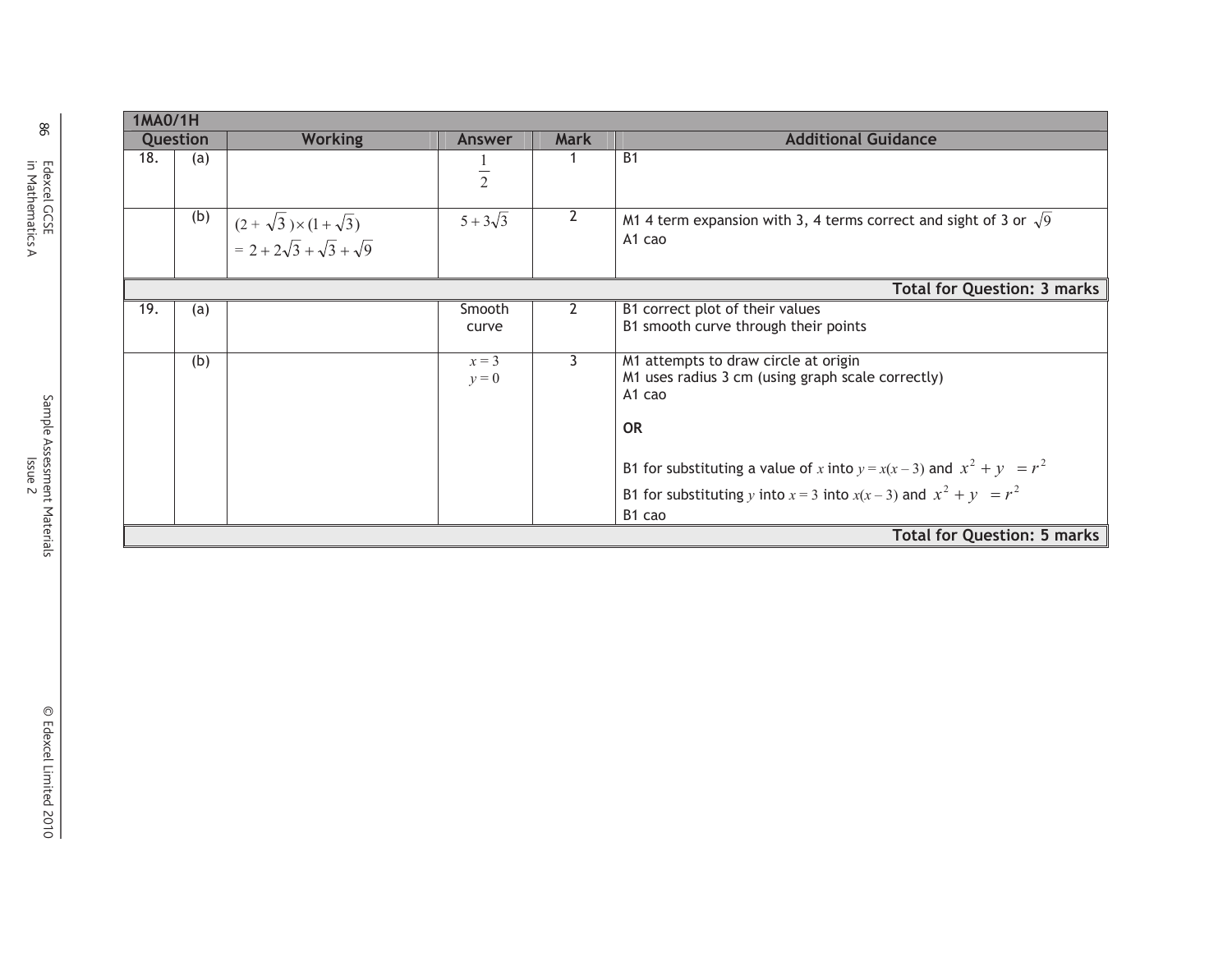| <b>1MA0/1H</b>        |                                                                                                                                                                             |                                                                                      |             |                                                                                                                                                                                                                                                                                                                                                                                                                                                                                                                                                                                |
|-----------------------|-----------------------------------------------------------------------------------------------------------------------------------------------------------------------------|--------------------------------------------------------------------------------------|-------------|--------------------------------------------------------------------------------------------------------------------------------------------------------------------------------------------------------------------------------------------------------------------------------------------------------------------------------------------------------------------------------------------------------------------------------------------------------------------------------------------------------------------------------------------------------------------------------|
| Question              | <b>Working</b>                                                                                                                                                              | Answer                                                                               | <b>Mark</b> | <b>Additional Guidance</b>                                                                                                                                                                                                                                                                                                                                                                                                                                                                                                                                                     |
| 20.<br>QWC<br>ii, iii | $(2n+1)^2-(2n-1)^2$<br>$4n^2 + 4n + 1 - (4n^2 - 4n + 1)$<br>$= 8n$<br><b>OR</b><br>$(2n + 1)^{2} - (2n - 1)^{2} =$<br>$((2n+1)-(2n-1))(2n+1+2n-1))$<br>$= 2 \times 4n = 8n$ | Fully<br>algebraic<br>argument,<br>set out in a<br>logical and<br>coherent<br>manner | 6           | B2 the <i>n</i> th term for consecutive odd numbers is $2n - 1$ oe<br>$(B1 2n+k, k \neq -1$ or $n = 2n - 1$ or $2x - 1$<br>B1 use of $2n + 1$ and $2n - 1$ oe<br>M1 $(2n+1)^2-(2n-1)^2$<br>$M14n^2 + 4n + 1 - (4n^2 - 4n + 1)$<br>C1 conclusion based on correct algebra QWC: Conclusion should be<br>stated, with correct supporting algebra.<br><b>OR</b><br>B1 use of $2n + 1$ and $2n - 1$ oe<br>M1 $(2n+1)^2-(2n-1)^2$<br>$M1((2n+1)-(2n-1))(2n+1+2n-1))$<br>C1 conclusion based on correct algebra QWC: Conclusion should be<br>stated, with correct supporting algebra. |
|                       |                                                                                                                                                                             |                                                                                      |             | <b>Total for Question: 6 marks</b>                                                                                                                                                                                                                                                                                                                                                                                                                                                                                                                                             |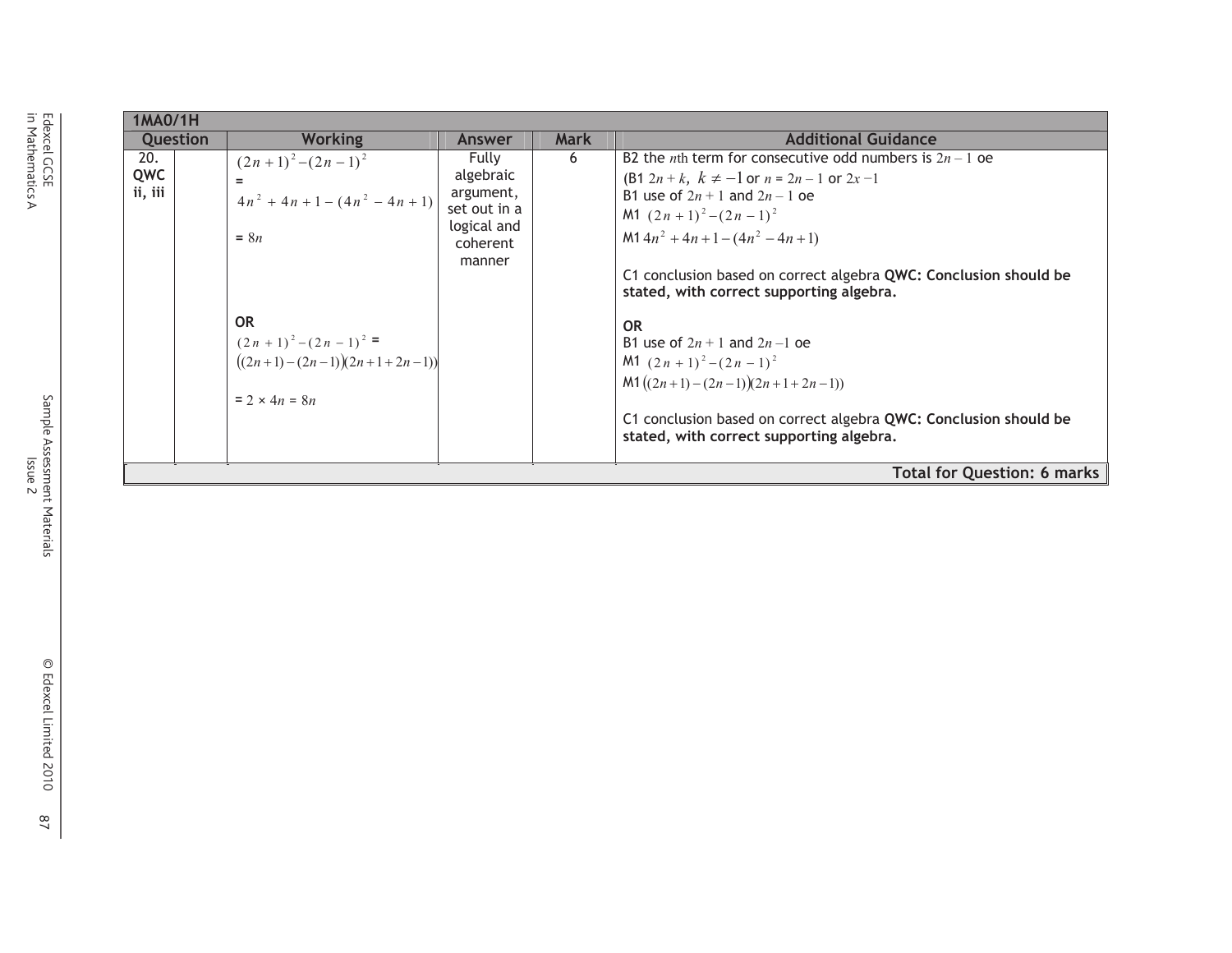| 88                          | <b>1MA0/1H</b>    |    |                                                             |                                                                                                        |                                      |                                                                     |             |                                                                                                                                                                                                                                                                                                                                                                                                                                                                                                        |  |  |
|-----------------------------|-------------------|----|-------------------------------------------------------------|--------------------------------------------------------------------------------------------------------|--------------------------------------|---------------------------------------------------------------------|-------------|--------------------------------------------------------------------------------------------------------------------------------------------------------------------------------------------------------------------------------------------------------------------------------------------------------------------------------------------------------------------------------------------------------------------------------------------------------------------------------------------------------|--|--|
|                             | Question          |    |                                                             | <b>Working</b>                                                                                         |                                      | <b>Answer</b>                                                       | <b>Mark</b> | <b>Additional Guidance</b>                                                                                                                                                                                                                                                                                                                                                                                                                                                                             |  |  |
| Edexcel GCSE                | $\overline{21}$ . | L. | F<br>$0 - 10$<br>$10 - 20$<br>$20 - 40$<br>$40 - 80$<br>>80 | <b>FD</b><br>40<br>$\overline{\mathbf{4}}$<br>60<br>6<br>90<br>4.5<br>60<br>1.5<br>0<br>$\overline{0}$ | CF<br>40<br>100<br>190<br>250<br>250 | Histogram<br><b>OR</b><br>Cumulative<br>Frequency<br>polygon<br>82% | 6           | B1 Scales labelled and also marked on the vertical axis with frequency<br>density or with cumulative frequency<br>M1 frequency densities calculated, at least one non-trivial one correct.<br>A1 all correctly plotted<br>(M1 cumulative frequencies correct)<br>M1 Use 50 on the horizontal scale of CF diagram read off vertical axis<br>$(200-210)$<br>or Use 50 on the horizontal scale of a histogram and covert area to the<br>left to a frequency<br>M1 convert to a percentage<br>A1 $80 - 85$ |  |  |
|                             |                   |    |                                                             |                                                                                                        |                                      |                                                                     |             | <b>Total for Question: 6 marks</b>                                                                                                                                                                                                                                                                                                                                                                                                                                                                     |  |  |
| Sample Assessment Materials |                   |    |                                                             |                                                                                                        |                                      |                                                                     |             |                                                                                                                                                                                                                                                                                                                                                                                                                                                                                                        |  |  |
| © Edexcel Limited 2010      |                   |    |                                                             |                                                                                                        |                                      |                                                                     |             |                                                                                                                                                                                                                                                                                                                                                                                                                                                                                                        |  |  |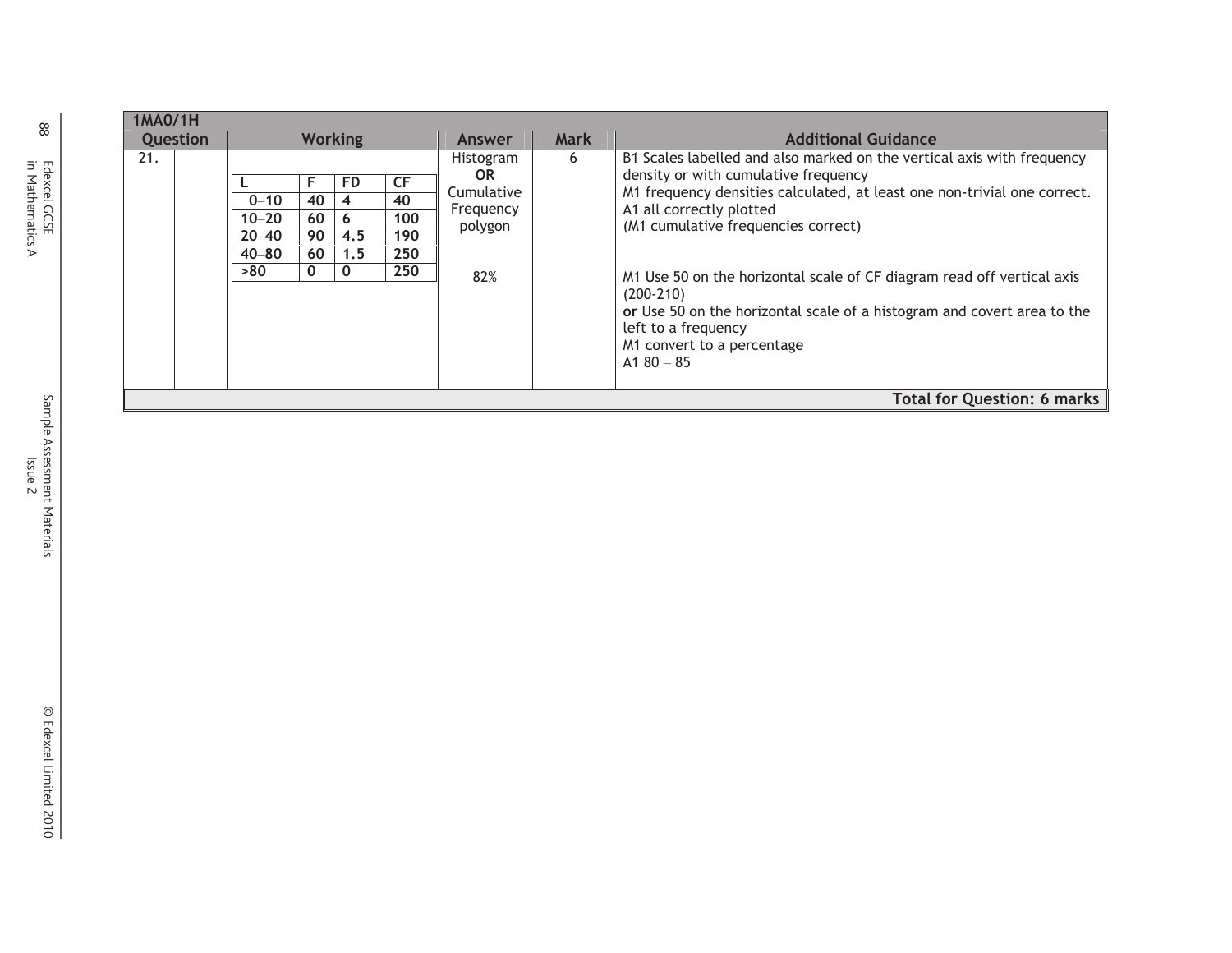|     | <b>Fraction</b> | <b>Decimal</b> | %     | kg        |
|-----|-----------------|----------------|-------|-----------|
| Jan | 1<br>10         | 0.1            | 10%   | Not known |
| Feb | 8               | 0.125          | 12.5% | 15 kg     |
| Mar | 13<br>100       | 0.13           | 13%   | 14.56 kg  |



2.